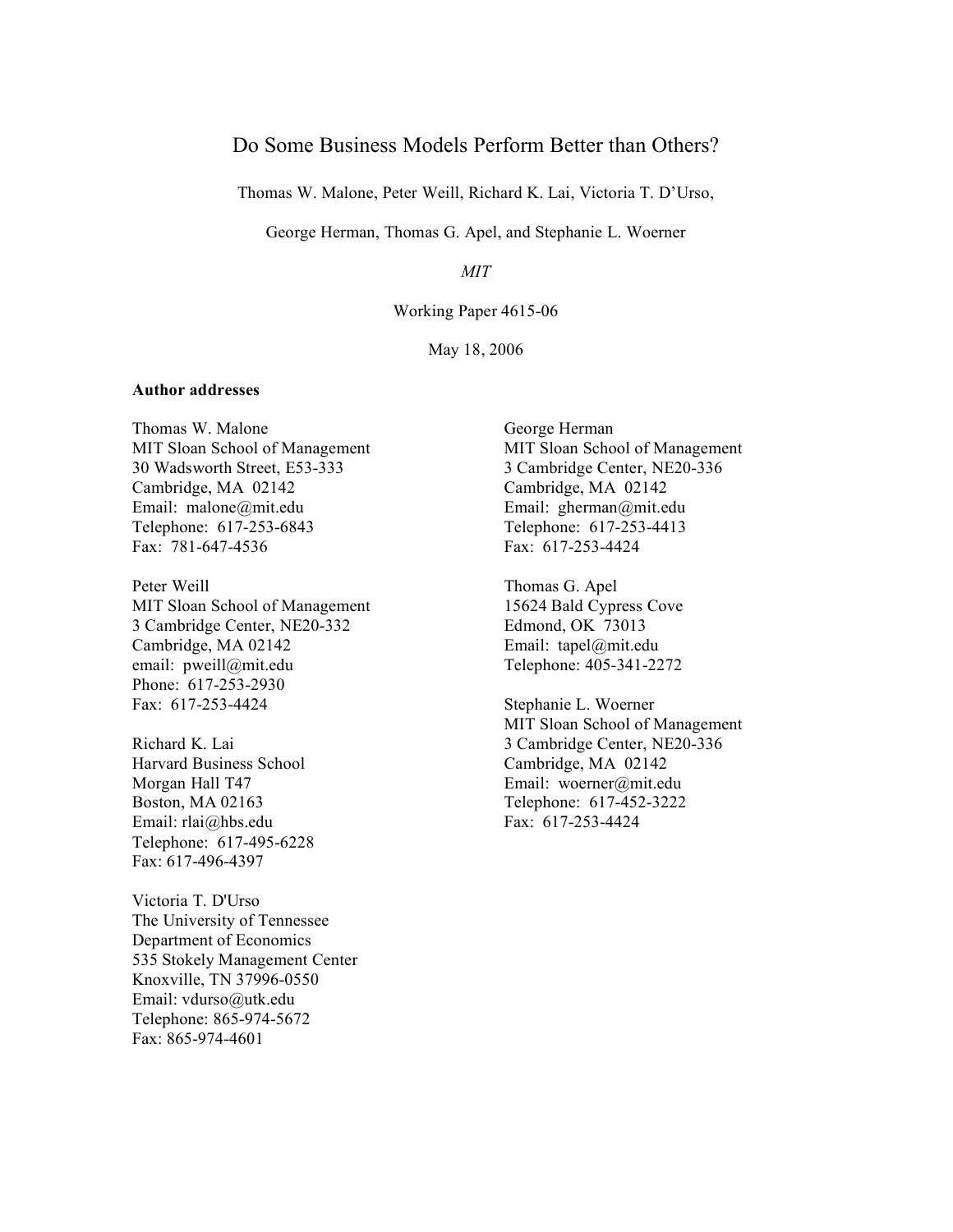## Summary

This paper defines four basic business models based on what asset rights are sold (Creators, Distributors, Landlords and Brokers) and four variations of each based on what type of assets are involved (Financial, Physical, Intangible, and Human). Using this framework, we classified the business models of all 10,970 publicly traded firms in the US economy from 1998 through 2002. Some of these classifications were done manually, based on the firms' descriptions of sources of revenue in their financial reports; the rest were done automatically by a rule-based system using the same data. Based on this analysis, we first document important stylized facts about the distribution of business models in the U.S. economy. Then we analyze the firms' financial performance in three categories: *market value*, *profitability*, and *operating efficiency*. We find that no model outperforms others on all dimensions. Surprisingly, however, we find that some models do, indeed, have better financial performance than others. For instance, *Physical Creators* (which we call *Manufacturers*) and *Physical Landlords* have greater cash flow on assets, and *Intellectual Landlords* have poorer *q's*, than *Physical Distributors* (*Wholesaler/Retailers*),. These findings are robust to a large number of robustness checks and alternative interpretations. We conclude with some hypotheses to explain our findings.

## **Running head**: Do Some Business Models Perform Better than Others?

**Keywords:** business models, performance

#### **Acknowledgements:**

Made possible with funding from National Science Foundation Grant No. IIS-0085725. We are grateful for the insightful comments of Erik Brynjolffson, S.P. Kothari, Wanda Orlikowski and JoAnne Yates on earlier versions of this paper. We would also like to thank Rani Bhuva, Preeti Chadha, Armando Herrera, J B. Hohm, Jayne Huang, Sonia E. Koshy, Kelsey Presson, Kristen Quinn, Elisa Rah, Alice Takajan, Isaac Taylor, and Jason Yeung for their work on coding business models, and Aaron Johnson and Jon Scott for their work on selecting financial performance measures.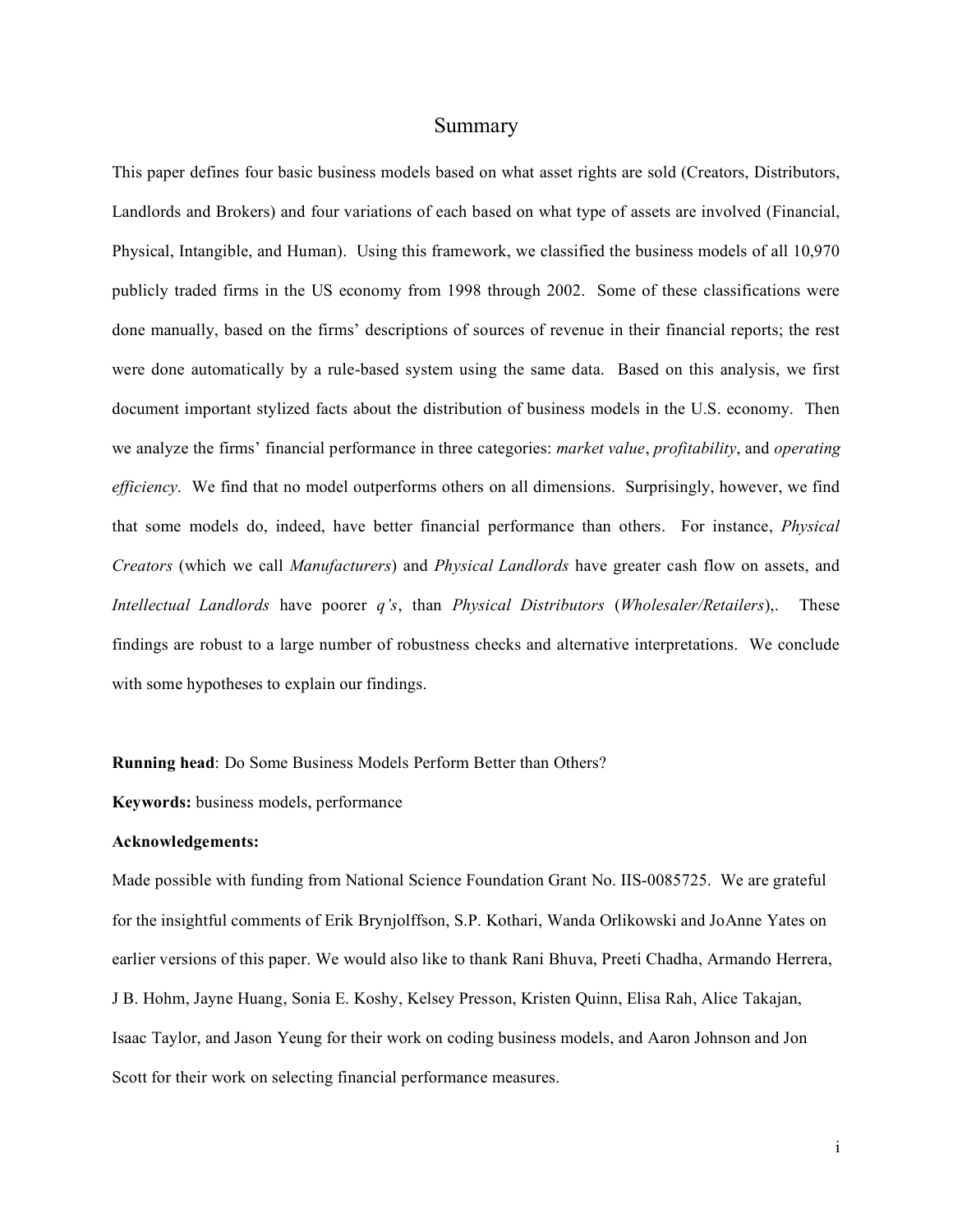## Do Some Business Models Perform Better than Others?

Few concepts in business today are as widely discussed—and as seldom systematically studied as business models. Many people attribute the success of firms like eBay, Dell, and Amazon, for example, to the ways they used new technologies—not just to make their operations more efficient—but to create new business models altogether (e.g., Gurley (2001))*.* In spite of all the discussion about business models, however, there have been very few large-scale systematic empirical studies of them. We do not know, for instance, how common different kinds of business models are in the economy and whether some business models have better financial performance than others.

This paper provides a first attempt to answer these basic questions about business models. We first develop a comprehensive typology of business models. We hypothesize that this typology can be used to classify any for-profit enterprise. As partial confirmation of this hypothesis, we classify the business models of the 10,970 publicly-traded US companies in COMPUSTAT from 1998 through 2002. Finally, we analyze six measures of financial performance for the different kinds of business models to determine whether some models perform better than others.

We find that some business models are much more common than others, and that some do, indeed, perform better than others. For example, the most common business model for large US firms involves making and selling ownership of physical assets (*i.e.*, manufacturers). While no one model seems to do better than another across all six measure of performance, some models do seem to be superior on specific measures. For example, manufacturers do better than Distributors of physical assets (*i.e.,* wholesalers and retailers) on cash flow return on assets, and Brokers of financial assets (*e.g.,* stock and insurance Brokers) do better than the physical Distributors on Tobin's *q*. A study like ours involves very significant empirical challenges. We show a wide range of robustness tests to address issues of endogeneity (*e.g.*, perhaps good performance leads firms to pick certain business models?), measurement error (*e.g.,* how would mis-reporting by firms affect our analyses?), and many others.

Although we provide a theory-grounded proposal for a typology of business models, our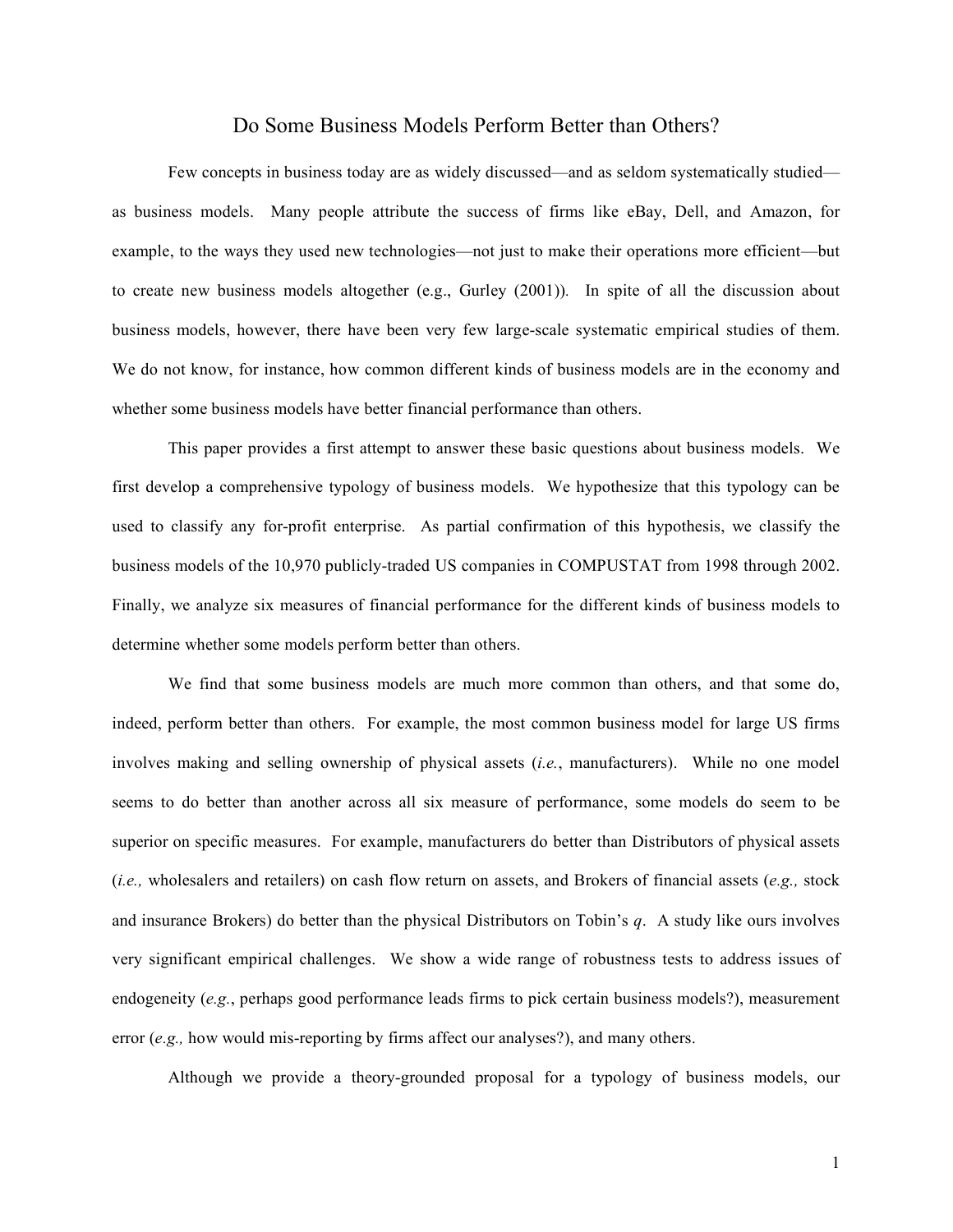contribution is primarily empirical. Specifically, we are interested in the first-order question of *whether* business models have performance implications. Given the pervasive reference to business models in the industry and the dearth of rigorous study on the subject, we believe it is significant to carefully document whether some models do better. This study does not attempt to answer deeper questions about *why* the performance implications exist. In particular, we do not investigate whether the rents arising from some business models might have been monopolistic (as in industrial organization, such as Bain (1959)), gametheoretic (*e.g.,* Ghemawat (1991)), Ricardian (as in the resource-based perspective, *e.g.* Wernerfelt (1984) for a modern statement), Schumpeterian (as in the dynamic capabilities perspective; Teece, et al. (1997)), or evolutionary (*e.g.,* Nelson and Winter (1982)). We also do not address the normative question of how individual firms can exploit or modify their business models to improve their performance. We hope that the work described here provides a foundation for future work on these questions.

## **Background**

Even though the concept of business model is potentially relevant to all firms, in our search of the organization, economic, and strategy literatures, we found few articles on the subject, and just one largescale empirical study (*i.e.*, Amit and Zott (2001)). Instead, several authors have provided useful frameworks for analyzing businesses, such as profit models (Slywotzky, et al. (1997)) and strategy maps (Kaplan and Norton (2004)). These approaches are based on a tradition of classifying firms into "internally consistent sets of firms" referred to as strategic groups or configurations (*e.g,* Cool and Schendel (1987)). These groups—typically conceived of, and organized through the use of typologies and taxonomies (*e.g*., Miles and Snow (1978)) are often used to explore the determinants of performance.

Most of the academic research on business models has been done in the context of e-business new ways of doing business enabled by information technology. Research on e-business models has focused primarily on two complementary streams: taxonomies of business models and definitions of components of business models. For example, Timmers (1998) defines a business model as including an architecture for the product, service, and information flows, a description of the benefits for the business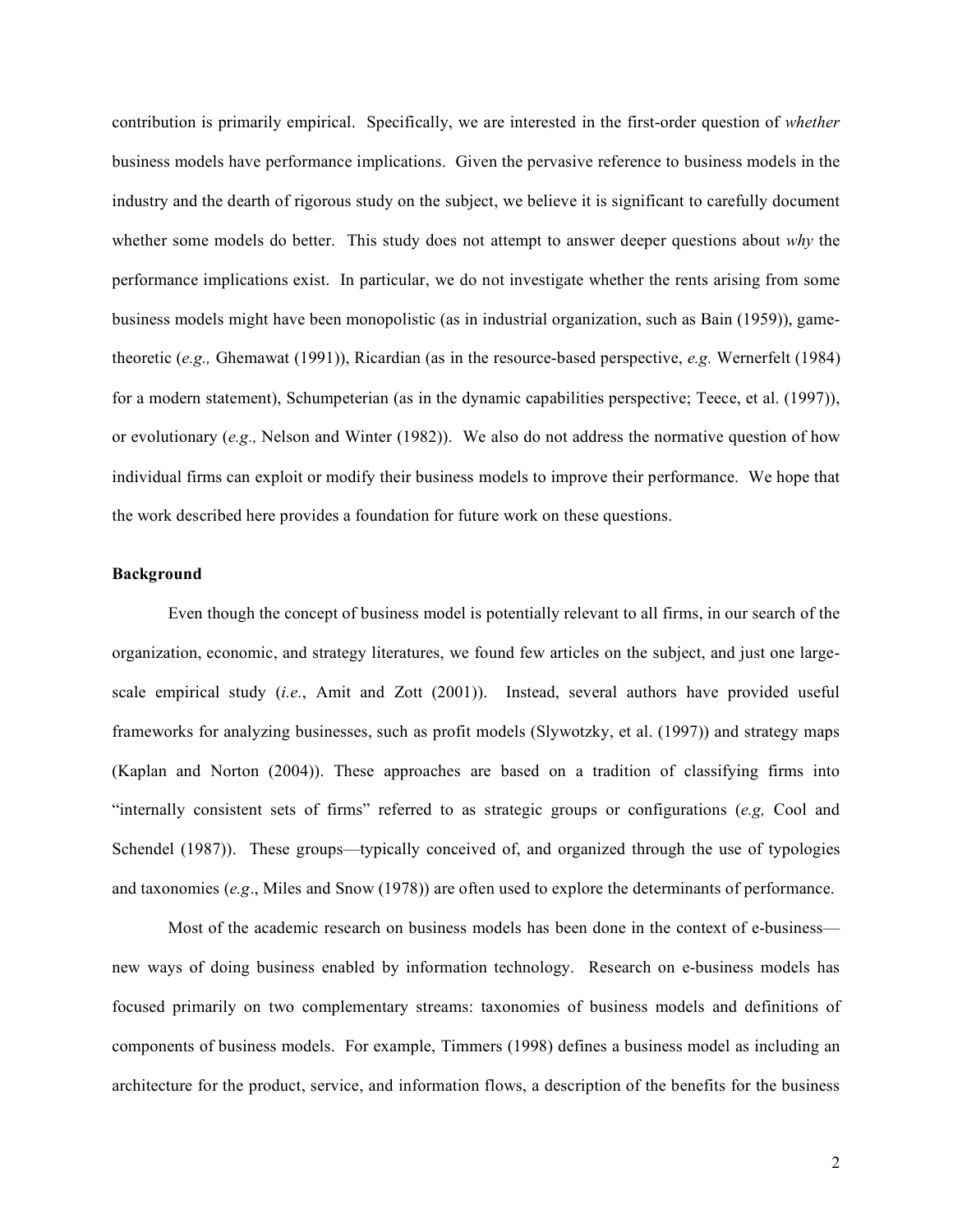actors involved, and a description of the sources of revenue. Business model definitions and descriptions have proliferated since Timmers. Tapscott, et al. (2000) focus on the system of suppliers, distributors, commerce service providers, infrastructure providers, and customers, labeling this system the businessweb or "b-web." They differentiate business webs along two dimensions: control (from self-control to hierarchical) and value integration (from high to low). Weill and Vitale (2001) include "roles and relationships among a firm's customers, allies, and suppliers, major flows of product, information, and money, and major benefits to participants" in their definition of a business model. They describe eight atomic e-business models, each of which can be implemented as a pure e-business model or combined to create a hybrid model. Rappa (2003) defines a business model as "the method of doing business by which a firm can sustain itself" and notes that the business model is clear about how a firm generates revenues and where it is positioned in the value chain. Rappa presents a taxonomy of business models observed on the web, currently listing nine categories. Osterwalder, et al. (2005) provide an ontology based on nine dimensions, such as value proposition, target customer, revenue model, and cost structure.

Other definitions of business models emphasize the connections a business model provides between technical potential and the realization of economic value (Chesbrough and Rosenbloom (2002)), the design of the transactions of a firm in creating value (Amit and Zott (2001)), the blend of the value stream for buyers and partners, the revenue stream, and the logical stream (the design of the supply chain) (Mahadevan (2000)), and the firm's core logic for creating value (Linder and Cantrell (2000)). In an attempt to integrate these definitions, Osterwalder, et al. (2002) propose an e-business framework with four pillars: the products and services a firm offers, the infrastructure and network of partners, the customer relationship capital, and the financial aspects.

Common to all of these definitions of business and e-business models is an emphasis on how a firm makes money. Magretta (2002) argues that the strength of a business model is that it tells a story about the business, focusing attention on how pieces of the business fit together—with the strategy describing how the firm differentiates itself and deals with competition. The idea of business model is also consistent with the work on interdependencies (e.g., Levinthal (1997)). In this line of research, value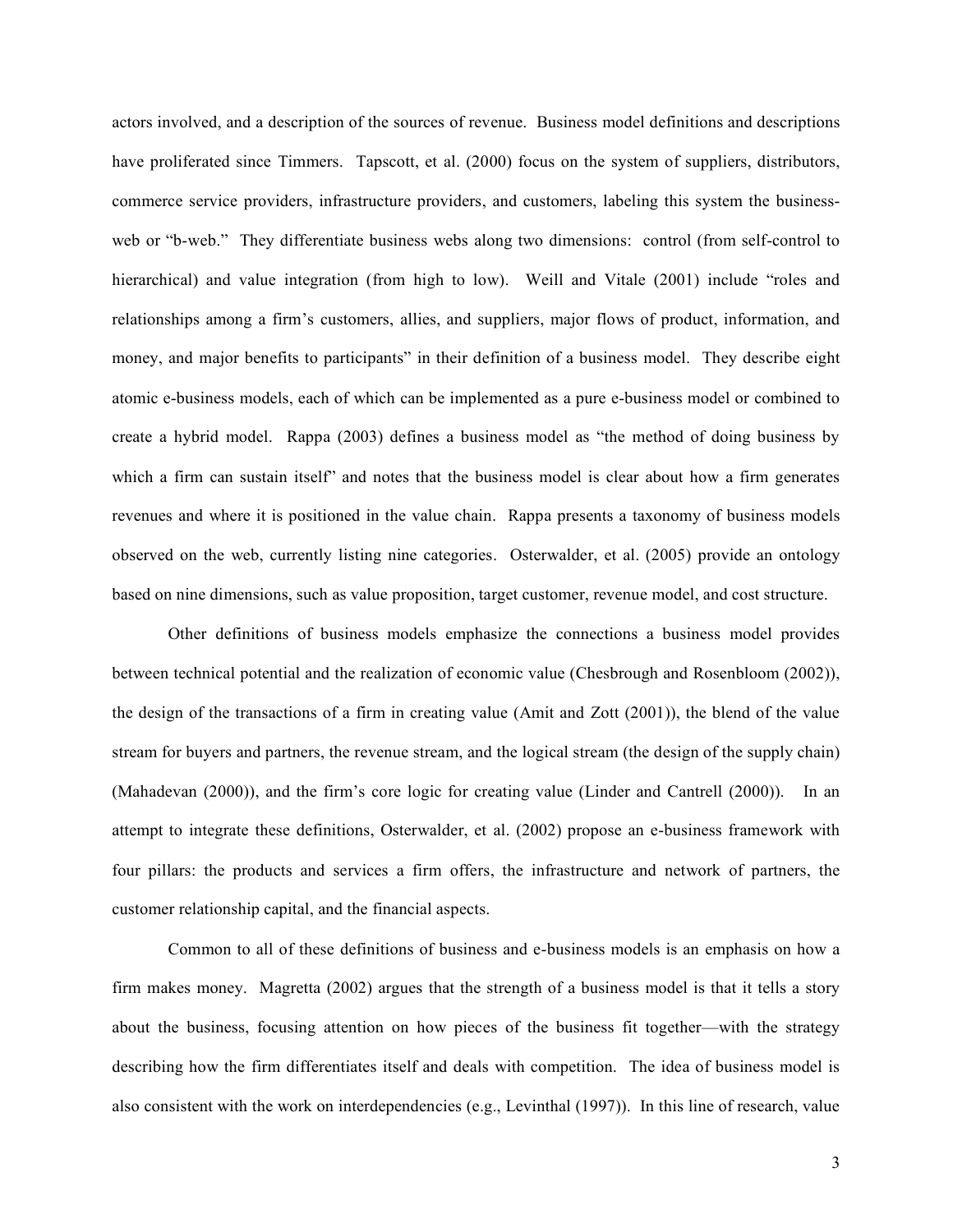added stems from an enhanced idea of the production function, "based not only on aggregate supplies of capital and labor, but also on a firm's specific mix of activities, practices, and resources." (Lenox, et al. (2006), pg. 760).

We are aware of only one econometric study that links business models to performance. Amit and Zott (2001) look at how the fit of business model themes (novelty- versus efficiency-centered) and product-market strategy (differentiation versus low-cost, and timing of entry) affect firm performance, as measured by market value. Using a sample of Internet-related firms that have gone public between 1996 and 2000, they find that the novelty-centered business model fits all their types of product-market strategies, but the efficiency-centered business model fits only a low-cost product-market strategy. Our study is different from theirs on a number of dimensions. First, we look at large US-listed firms rather than Internet-related ones that have just gone public. Second, as we describe below, we use a different definition of business model that captures what firms do and how they create value. This typology also has the empirical advantage of being observable (*e.g.*, whether a firm sells or distributes products). The typology aims to be mutually exclusive and collectively exhaustive, whereas Zott and Amit focus on "design themes that are neither orthogonal…nor…mutually exclusive" (pg. 7). Their study and ours are consistent in finding that business model is a useful construct and can predict performance.

## **Defining business models**

For a systematic study of business models, we need to define business models and distinguish their different types. For simplicity, we offer an operational definition, based on two fundamental dimensions of what a business does. The first dimension considers what types of rights are being sold. As we will describe, on this dimension, we classify a business as Creator, Distributor, Landlord, or Broker. The second dimension considers what type of *assets* is involved. Here, we distinguish among four important asset types: physical, financial, intangible, and human. The combination of these two dimensions leads to sixteen detailed business models.

In developing this typology, we went through three major versions of our typology (and

4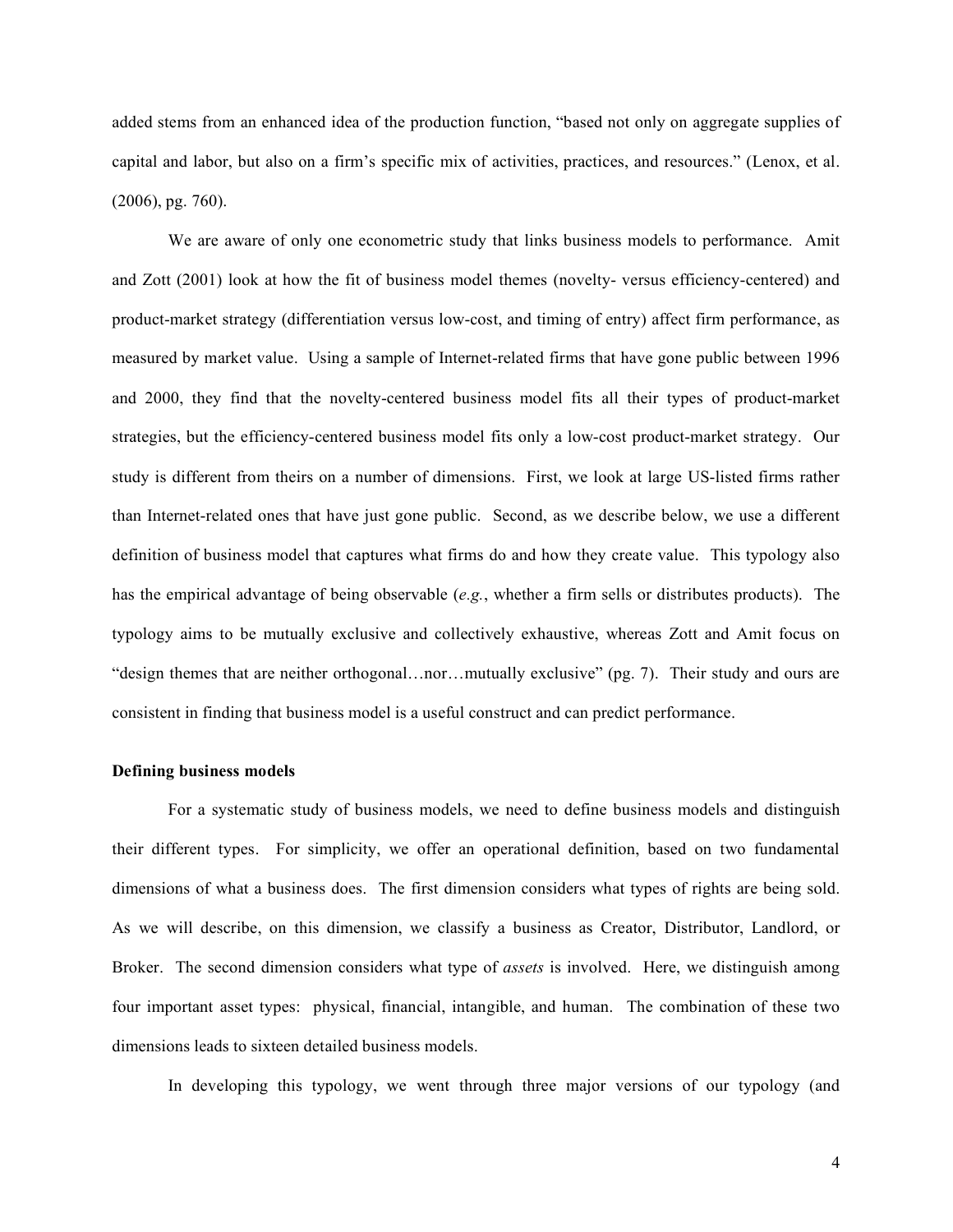numerous minor revisions) over the course of four years. Of course, there is no single right way to distinguish different types of business models. But some typologies are certainly better—or more useful—than others. In developing our typology, we were guided by the following desirable criteria (see Scott (1981) for a related set of criteria for organizational typologies):

- (1) The typology should be *intuitively sensible*. That is, it should capture the common intuitive sense of what a business model means by grouping together businesses that seem similar in how their activities create value, and separating businesses that seem different. The names of different categories should also be self-explanatory.
- (2) The typology should be *collectively exhaustive and mutually exclusive*. That is, it should provide a systematic way of classifying all businesses, not just "e-businesses" or any other restricted subset of firms. At some suitably low unit of analysis (*e.g.,* business unit), the classification should also not assign more than one business model to the same unit. We of course do not rule out higher units (*e.g.,* firms) having multiple business models (*e.g.,* because they have business units each with a different model).
- (3) The typology should have *construct validity*. This means that the typology should have discriminant validity—that is, it should be sufficiently different from related typologies such as that for "business strategy" or "industry" classification. It should also have convergent validity – that is, while some amount of subjective judgment is always needed in classifying real organizations, different people should, as much as possible, classify the same firm in the same way, if given the same information.
- (4) The typology should be *conceptually elegant*. Conceptual elegance is somewhat subjective, but we were guided by the desire to use as few concepts as possible, with the additional conditions that the concepts also had to be simple.

#### **What rights are being sold?**

The heart of any business is what it sells. And perhaps the most fundamental aspect of what a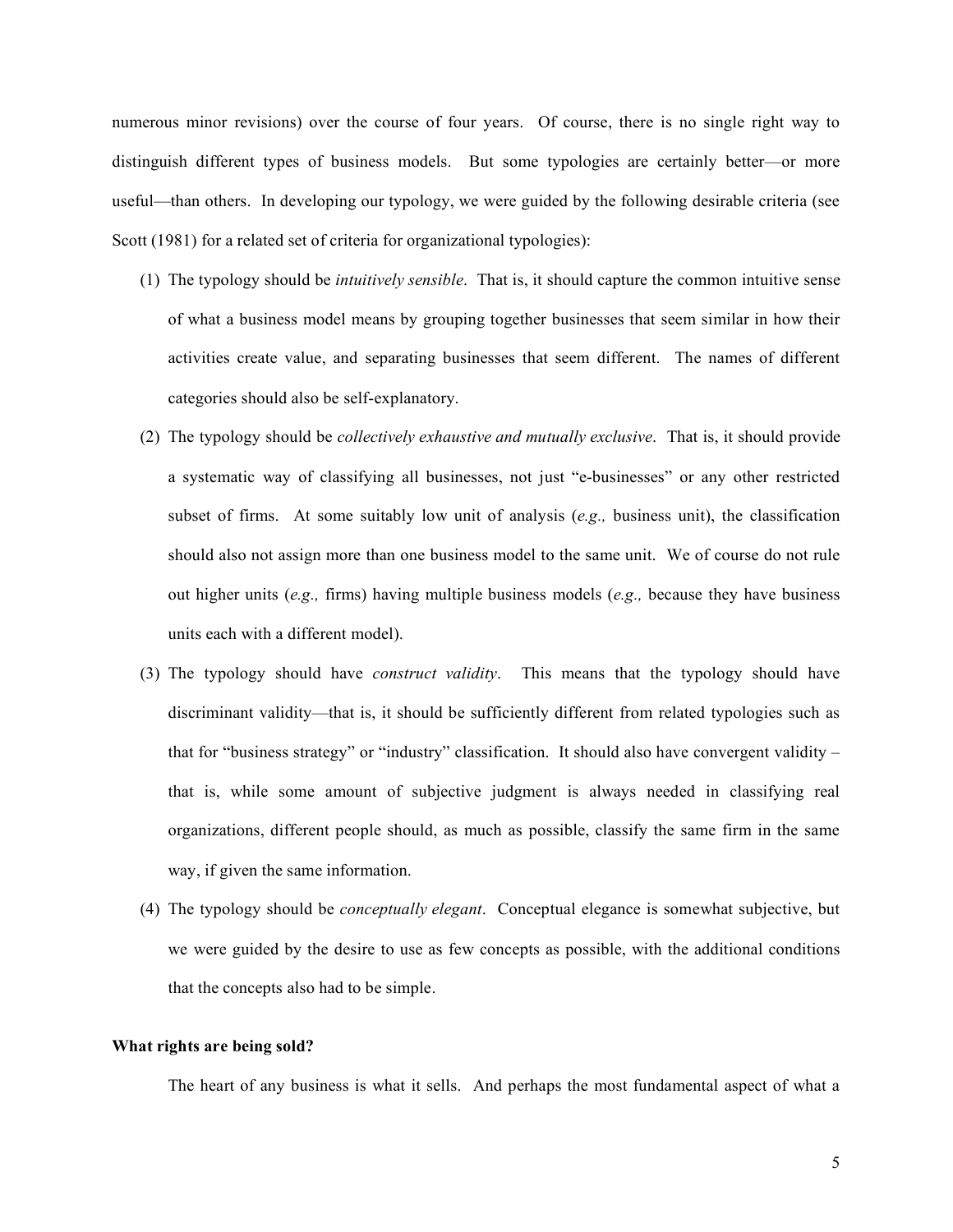business sells is what kind of legal right is conferred to the buyer upon the completion of the transaction.

The first, and most obvious, kind of right a business can sell is the right of *ownership* of an asset. Customers who buy the right of ownership of an asset have the continuing right to use the asset in (almost) any way they want including selling, destroying, or disposing of it. In the framework of Grossman and Hart (1986), the business is selling residual rights to the buyer.

The second kind of right a business can sell is the right to *use* an asset, such as a car or a hotel room. Customers buy the right to use the asset in certain ways for a certain period of time, but the owner of the asset retains ownership and can restrict the ways customers use the asset. And, at the end of the time period, rights revert to the owner.

In addition to these kinds of rights, there is one other less obvious—but important—kind of right a business can sell. This is the right to be *matched* with potential buyers or sellers of something. A real estate broker, for instance, often first secures the right to buy, sell, or lease a property on behalf of the principal. She then sells this right to a counter-party, who without the right, could not be matched to the principal, sometimes because of the norm of business practice, but often because legally, the principal and counter-party have to go through the broker.

As Figure 1 shows, each of these different kinds of rights corresponds to a different asset rights model. The figure also reflects one further distinction we find useful. For firms that sell ownership of an asset, we distinguish between those that significantly transform the asset they are selling and those that do not. This allows us to distinguish between firms that make what they sell (like manufacturers) and those that sell things other firms have made (like retailers).

We could have ignored this distinction and had only one model (called, for example, "Seller") including all firms selling ownership rights. But if we had done so, the vast majority of all firms in the economy would have been in this category, and we would have lost an important conceptual distinction between two very different kinds of asset rights models: Creators and Distributors. Conversely, making this distinction in all the other rows of the table would have divided intuitively sensible categories in ways that are of little apparent intuitive value in business. For instance, people do not usually distinguish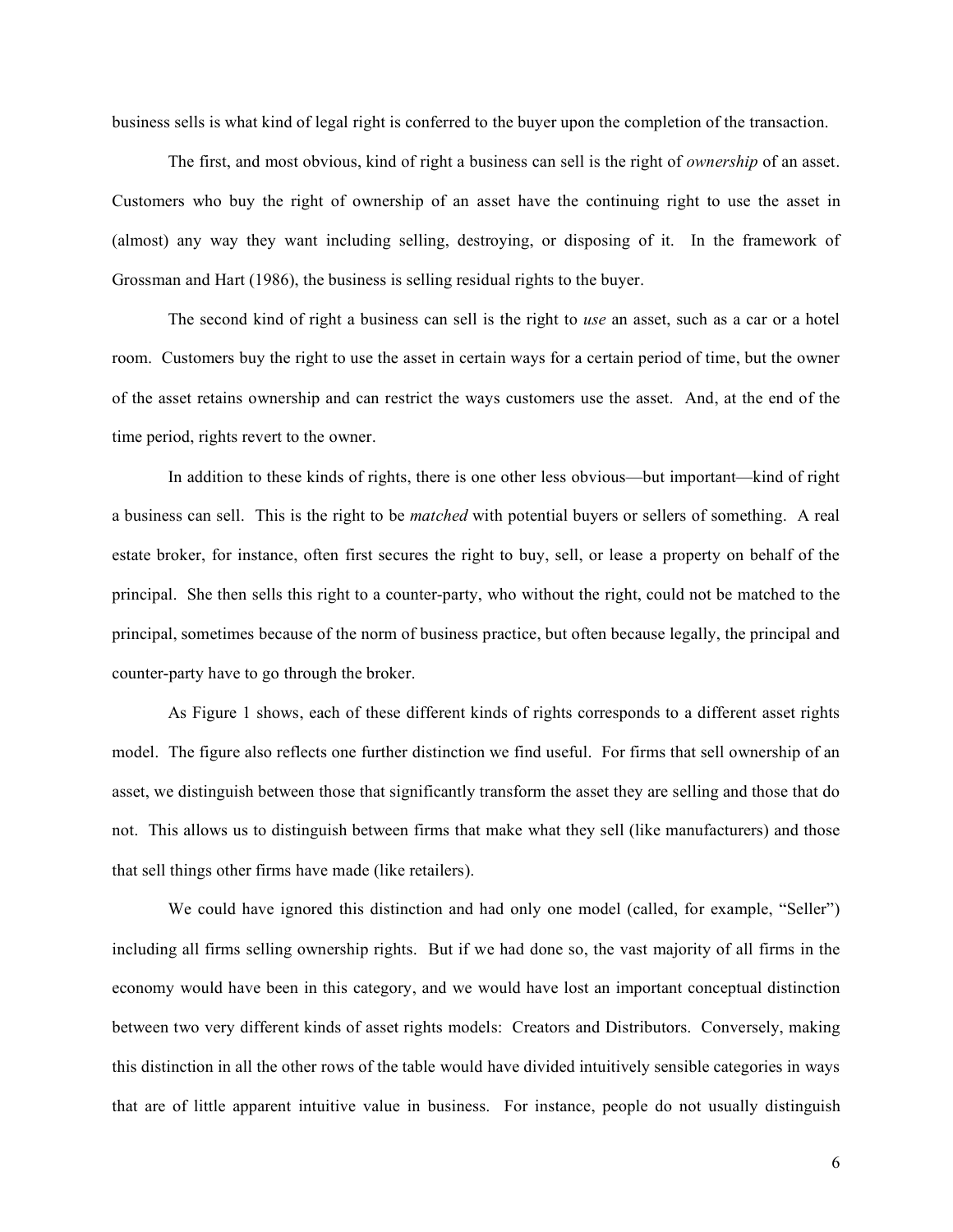between Landlords that have created the assets they rent out and those that have not.

With these two distinctions—kind of rights sold and amount of transformation of assets—we arrive at the four basic asset rights models shown in Figure 1 (we give examples later):

(1) A *Creator* buys raw materials or components from suppliers and then transforms or assembles them to create a product sold to buyers. This is the predominant business model in manufacturing. A key distinction between Creators and Distributors (the next model) is that Creators design the products they sell. We classify a firm as a Creator, even if it outsources all the physical manufacturing of its product, as long as it does substantial (more than 50% of the value of) design of the product.

(2) A *Distributor* buys a product and resells essentially the same product to someone else. The Distributor usually provides additional value by, for example, transporting or repackaging the product, or by providing customer service. This business model is ubiquitous in wholesale and retail trade.

(3) A *Landlord* sells the right to use, but not own, an asset for a specified period of time. Using the word "landlord" in a more general sense than its ordinary English meaning, we define this basic business model to include not only physical Landlords who provide temporary use of physical assets (like houses and airline seats), but also lenders who provide temporary use of financial assets (like money), and contractors and consultants who provide services produced by temporary use of human assets. This asset rights model highlights a deep similarity among superficially different kinds of business: all these businesses, in very different industries, sell the right to make temporary use of their assets.

(4) A *Broker* facilitates sales by matching potential buyers and sellers. Unlike a typical Distributor, a Broker does not take ownership of the product being sold. Instead, the Broker receives a fee (or commission) from the buyer, the seller, or both. This business model is common in real estate brokerage, stock brokerage, and insurance brokerage.

Our asset-right dimension is of course consistent with the large literature on property rights (*e.g.,* Grossman and Hart (1986), Hart and Moore (1990)). It is also consistent with the literatures on contracting with transactions costs (*e.g.,* Williamson (1973), and the recent extension to leasing, in Williamson (2002)) and industrial organization (*e.g.,* the Coase (1972) conjecture suggests why some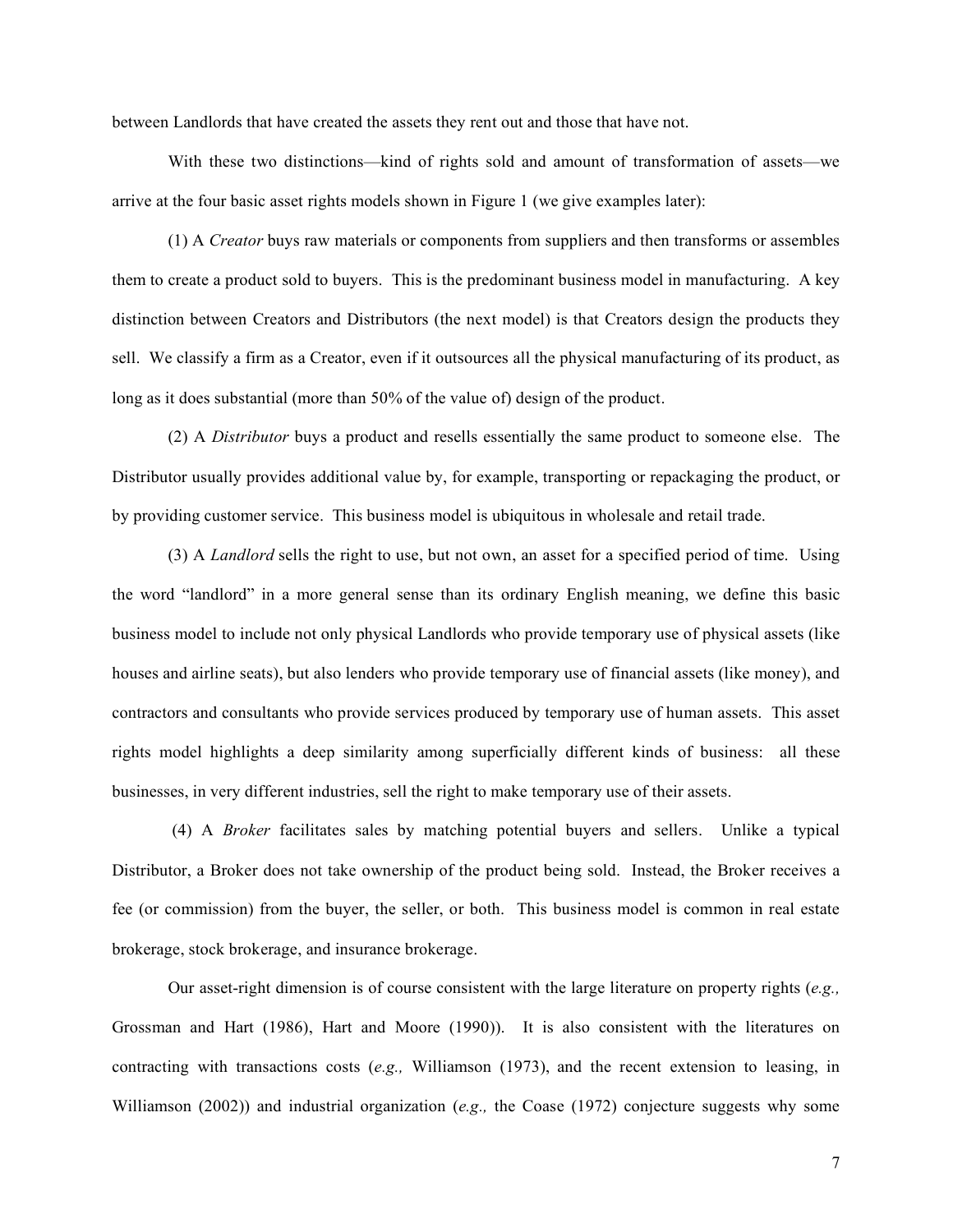transactions might be better constructed as leases rather than outright sales). Finally, our asset-rights dimension is also related to similar ideas in contract law. For example, Roman-based law defines property rights in terms of *usus* (right to use a good), *fructus* (right to what a good produces), and *abusus* (right to sell a good); the first two falls under our Landlord model and the last our Creator. To summarize, our point is that the asset-rights dimension is consistent with a variety of literatures, but as we next describe, the interaction of asset rights with asset types makes for an even more interesting typology of business models.

#### **What assets are involved?**

The other dimension we use to classify business models is the type of asset for which rights are being sold. We consider four types of assets: physical, financial, intangible, and human. Specifically, we define *physical* assets to include durable items (such as houses, computers, and machine tools) as well as nondurable items (such as food, clothing, and paper). *Financial* assets include cash and other assets like stocks, bonds, and insurance policies that give their owners rights to potential future cash flows. *Intangible* assets include legally protected intellectual property (such as patents, copyrights, trademarks, and trade secrets), as well as other intangible assets like knowledge, goodwill, and brand image. *Human* assets include people's time and effort. Of course, people are not "assets" in an accounting sense and cannot be bought and sold, but their time and knowledge can be "rented out" for a fee.

This distinction among assets types, of course, draws on previous literature (*e.g.,* Rajan and Zingales (2001) describe the transformation of a physical- to a financial-based economy). Much of the literature focuses on differences among types of assets, especially the specificity of different types, and how specificity is associated with organizational boundaries. Here, we are interested in the interaction between asset type and asset rights. As Figure 2 shows, each of the asset rights models can be used, at least in principle, with each of these different types of assets. This results in sixteen business models. While all of the models are logically possible, some are quite rare, and two (*Human Creator* and *Human Distributor*) are illegal in most places today.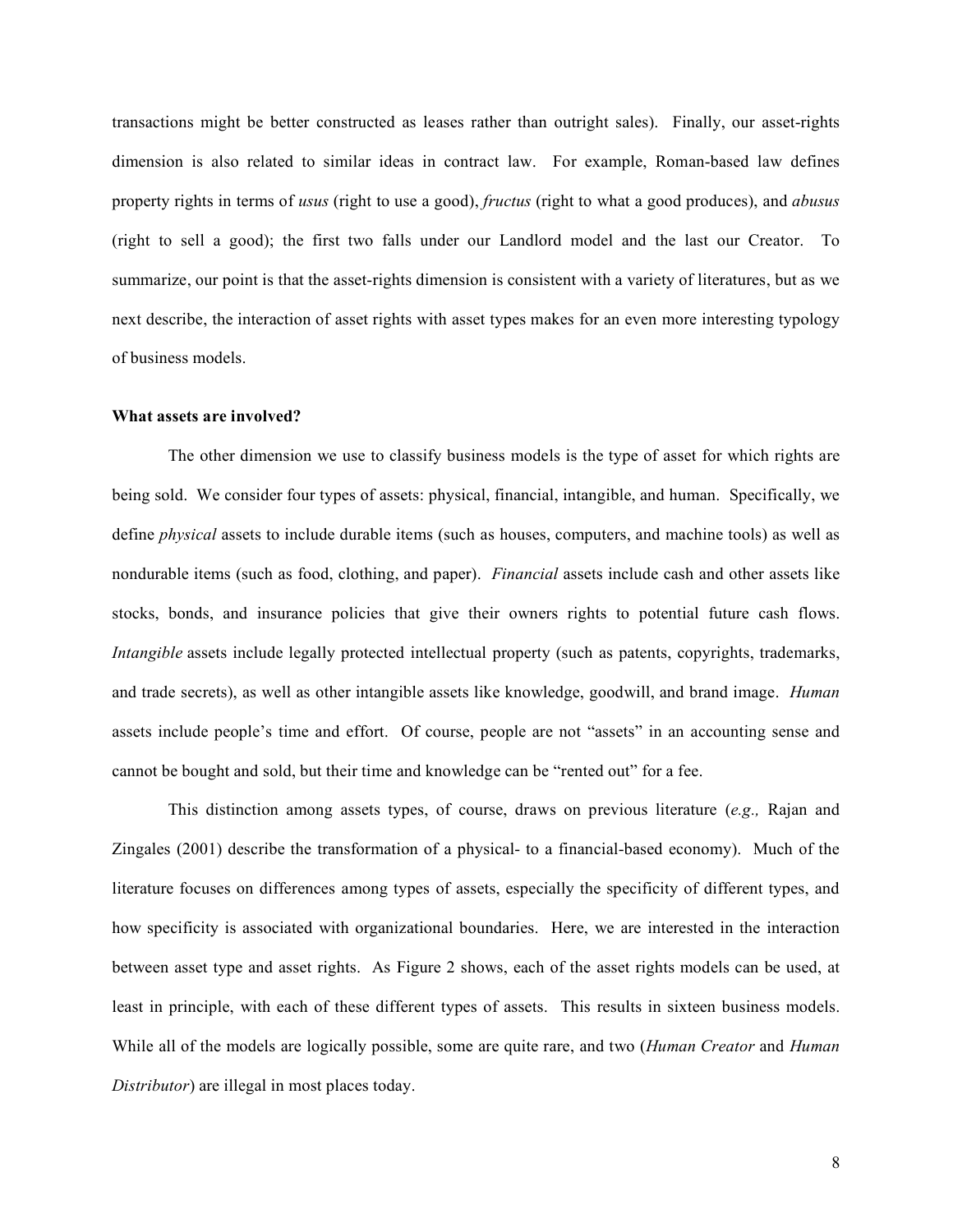#### **The Sixteen Business Models**

Definitions and examples of these business models follow:

(1) An *Entrepreneur* creates and sells financial assets often creating and selling firms. Examples: serial entrepreneurs, "incubator" firms, other active investors in very early stage firms like Kleiner, Perkins, Caufield & Byers. We do not include in this business model entrepreneurs who never sell the firms they create.

(2) A *Manufacturer* creates and sells physical assets*.* Manufacturer is the predominant type of Creator. Examples: General Motors, Bethlehem Steel.

(3) An *Inventor* creates and then sells intangible assets such as patents and copyrights*.* Firms using this business model exclusively are relatively rare, but some technology firms generate part of their revenues this way. Example: Lucent's Bell Labs (see patentsales.lucentssg.com). Firms that license the use of their intangible assets while still retaining ownership are not classified as Inventors; they are Intellectual Landlords (see below).

(4) A *Human Creator* creates and sells human assets*.* Since selling humans—whether they were created naturally or artificially or obtained by capture—is illegal and morally repugnant in most places today, this business model is included here for logical completeness and as a historical footnote about a form of business model that was more common in the past.

(5) A *Financial Trader* buys and sells financial assets without significantly transforming (or designing) them. Banks, investment firms, and other financial institutions that invest for their own account are included in this business model. Example: when Merrill Lynch becomes the investment banker for a to-be-listed firm on a commitment offering basis, it.purchases the shares of the firm (the industry standard is at a 7% discount) and effectively re-sells them on public listing.

(6) A *Wholesaler*/*Retailer* buys and sells physical assets. This is the most common type of Distributor. Examples: Wal\*Mart, Amazon.

(7) An *Intellectual Property* (*IP) Trader* buys and sells intangible assets. This business model includes firms that buy and sell intellectual property such as copyrights, patents, domain names, etc.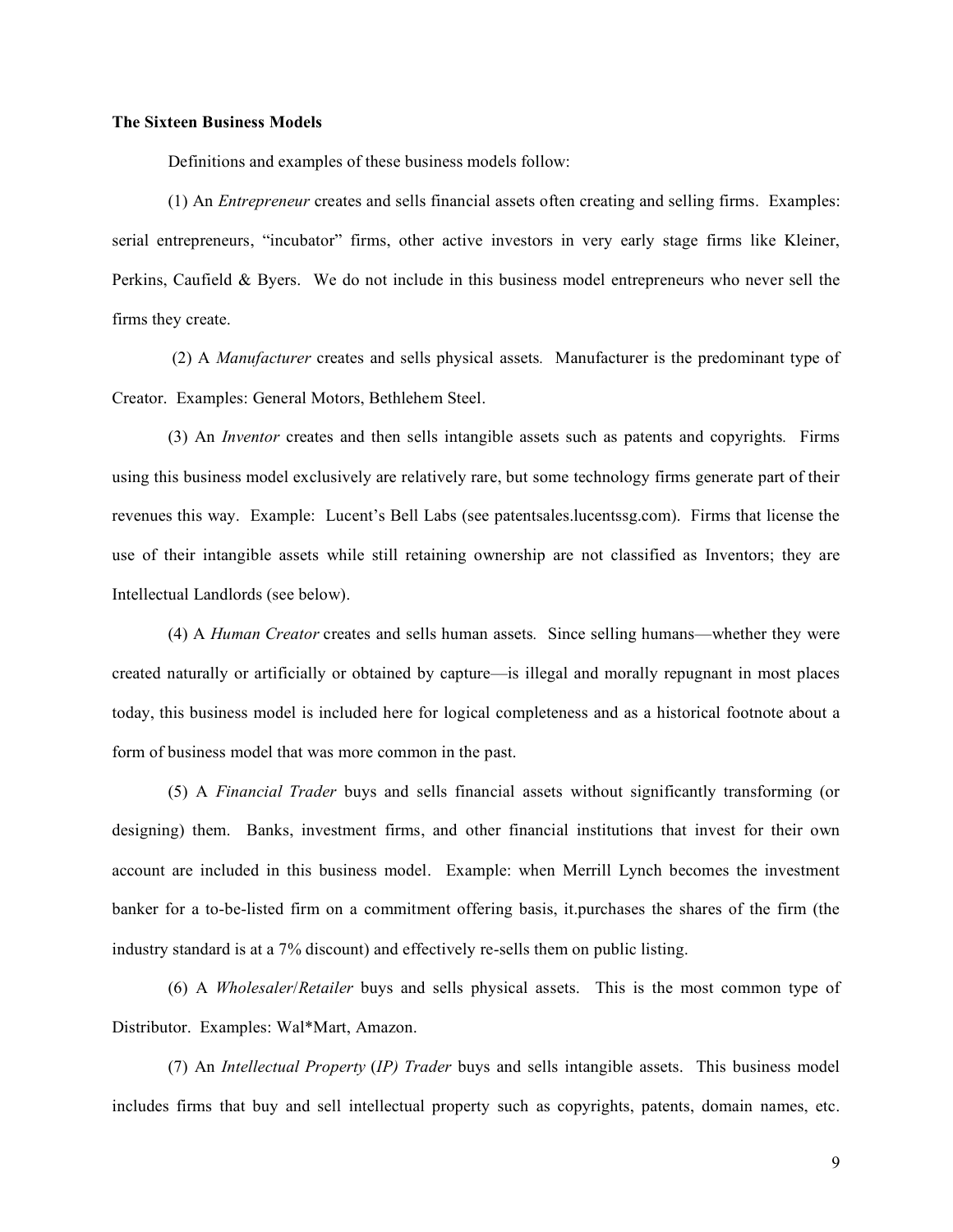Example: NTL Inc.

(8) A *Human Distributor* buys and sells human assets. Like Human Creators, this business model is illegal and rare in most places and is included here only for logical completeness.

(9) A *Financial Landlord* lets others use cash (or other financial assets) under certain (often timelimited) conditions. There are two major subtypes of this business model:

(9a) *Lenders* provide cash that their customers can use for a limited time in return for a fee (usually called "interest"). Examples: Bank of America, Fannie Mae.

(9b) *Insurers* provide their customers financial reserves that the customers can use only if they experience losses. The fee for this service is usually called a "premium." Examples: Aetna, Chubb.

(10) A *Physical Landlord* sells the right to use a physical asset. The asset may, for example, be a location (such as an amusement park) or equipment (such as construction equipment). Depending on the kind of asset, the payments by customers may be called "rent", "lease", "admission", or other similar terms. This business model is common in industries like real estate rental and leasing, accommodation, airlines and recreation. Examples: Marriott, Hertz division of Ford.

(11) An *Intellectual Landlord* licenses or otherwise gets paid for limited use of intangible assets. There are three major subtypes of Intellectual Landlord:

(11a) A *Publisher* provides limited use of information assets such as software, newspapers, or databases in return for a purchase price or other fee (often called a subscription or license fee). When a Publisher sells a copy of an information asset, the customer receives certain limited rights to use the information, but the publisher usually retains the right to make additional copies and resell the information. Example: Microsoft. Many publishers also receive revenues from advertising that is bundled with the information assets, but this revenue is classified as part of the Attractor business model (see below).

(11b) A *Brand Manager* gets paid for the use of a trademark, know-how, or other elements of a brand. This includes franchise fees for businesses such as restaurant or hotel chains. Example: Wendy's.

(11c) An *Attractor* attracts people's attention using, for example, television programs or web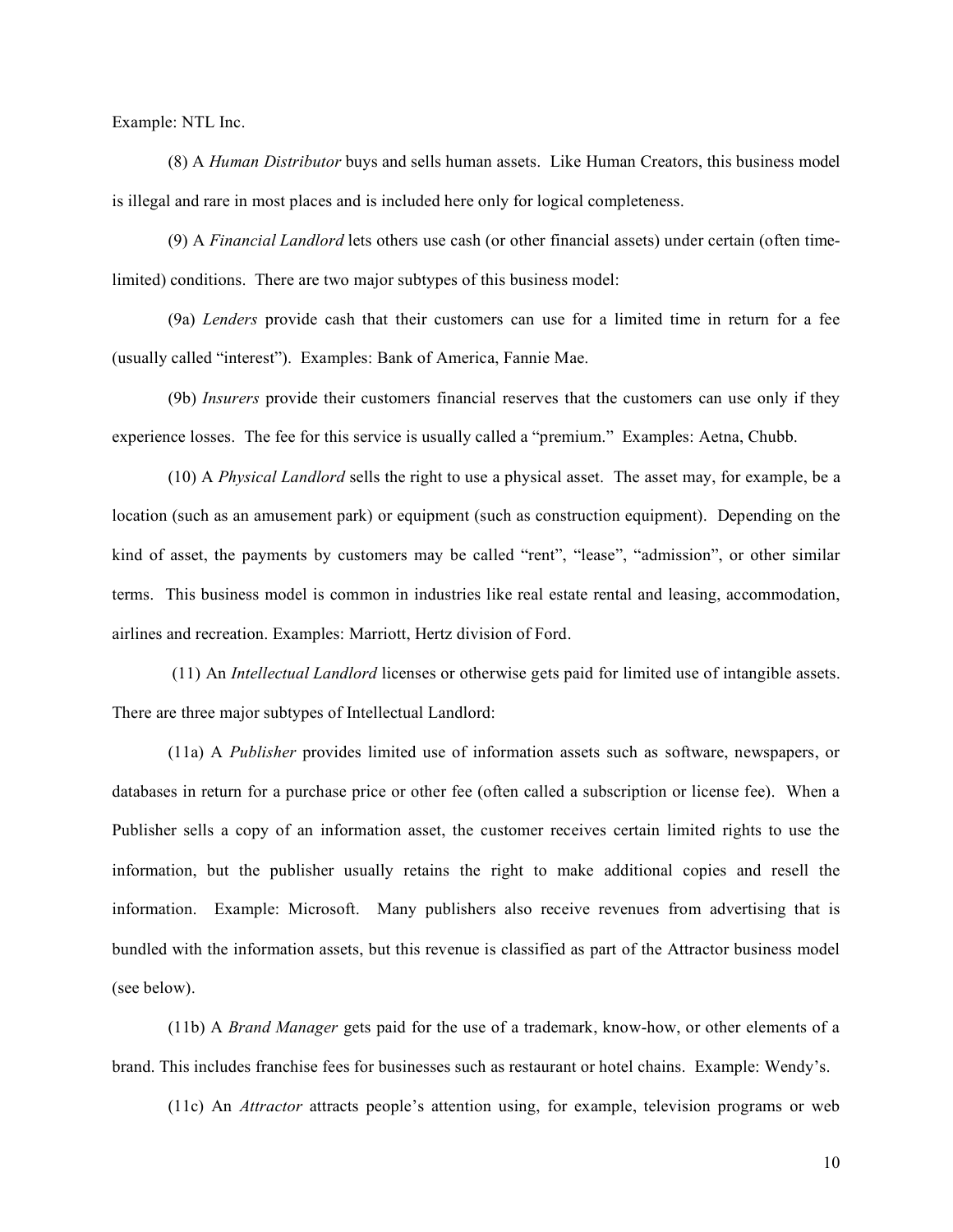content and then "sells" that attention (an intangible asset) to advertisers. The Attractor may devote significant effort to creating or distributing the assets that attract attention, but the source of revenue is from the advertisers who pay to deliver a message to the audience that is attracted. This business model is common in radio and television broadcasting, some forms of publishing, and some Internet-based businesses. Example: New York Times, Google.

(12) A *Contractor* sells a service provided primarily by people, such as consulting, construction, education, personal care, package delivery, live entertainment or healthcare. Payment is fee for service, often (but not always) based on the amount of time the service requires. Examples: Accenture, Federal Express.

In most cases, *Contractors* also require physical assets (such as tools and workspace), and *Physical Landlords* also provide human services (such as cleaning hotel rooms and staffing amusement parts) associated with their physical assets. In cases where substantial (more than 50% in value) amounts of both human and physical assets are used to provide a service, we classify a firm's business model (as *Contractor* or *Physical Landlord*) on the basis of which kind of asset is "essential" to the nature of the service being provided.

For example, a passenger airline would generally be considered a *Physical Landlord*—even though it provides significant human services along with its airplanes—because the essence of the service provided is to transport passengers from one place to another by airplane. Conversely, a package delivery service (like Federal Express) would generally be classified as a Contractor because the essence of the service provided is to have packages picked up and delivered (usually by people) regardless of the physical transportation mode used (bicycle, truck, train, etc.).

(13) A *Financial broker* matches buyers and sellers of financial assets. This includes insurance Brokers and stock Brokerage functions in many large financial firms. Examples: e\*Trade, Schwab.

(14) A *Physical broker* matches buyers and sellers of physical assets. Examples: eBay, Century 21.

(15) An *Intellectual property (IP) broker* matches buyers and sellers of intangible assets.

11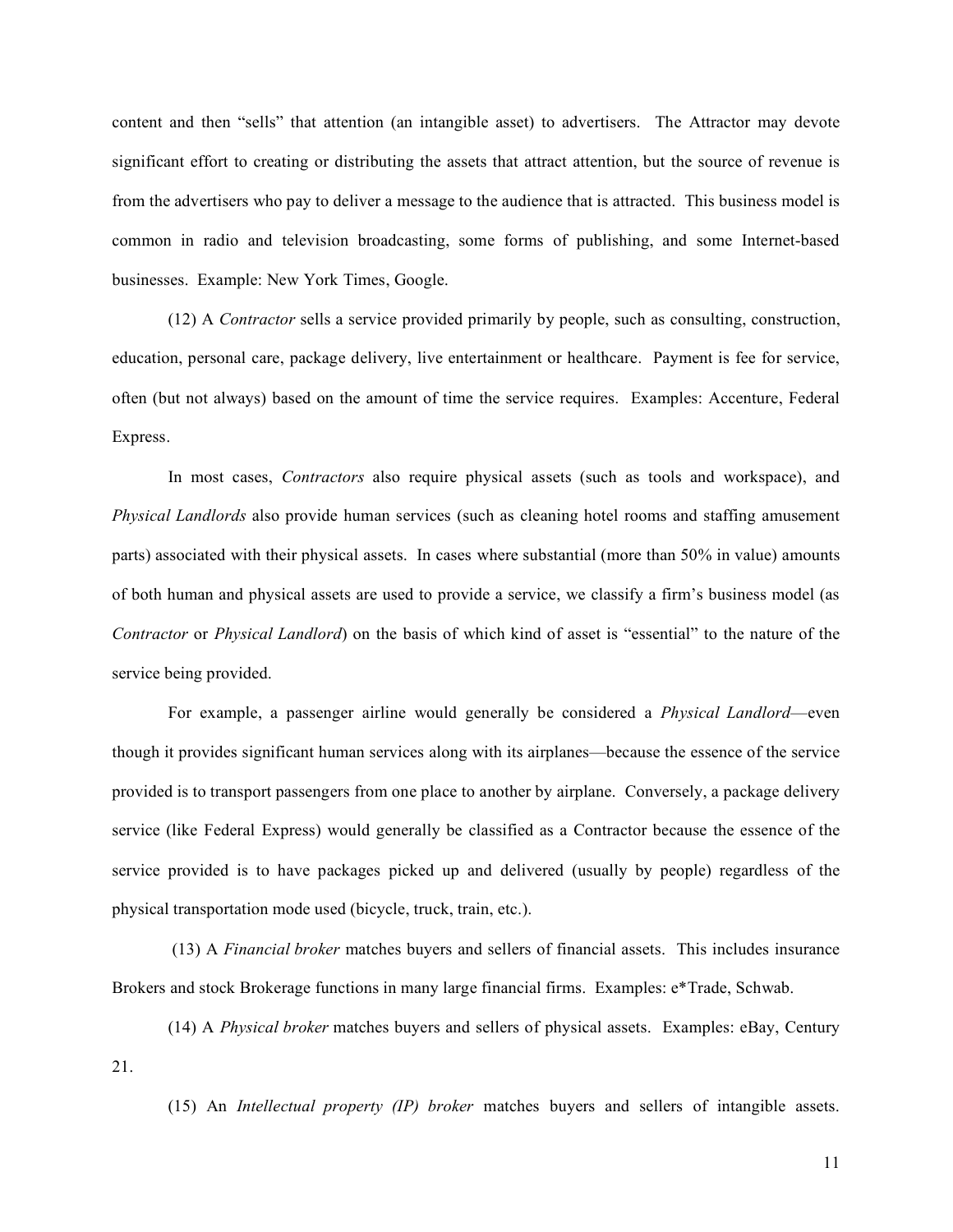Example: Valassis.

(16) A *Human Resources (HR) broker* matches buyers and sellers of human services. Examples: Robert Half, EDS.

As the subtypes of *Financial landlord* and *Intellectual landlord* listed above illustrate, it is possible to subdivide these sixteen business models even further. For now, however, we have found that the sixteen-model level of granularity provides a useful level of analysis.

Finally, we see that the typology just described mostly satisfies the earlier criteria laid out for a good typology. For example, in the detailed description of business models below, most models map to intuitive concepts (*e.g., Entrepreneur*). Also, our framework collectively exhausts the space of possible models along the two dimensions defined. Our typology also has discriminant validity against industry classification, probably the most obvious alternative. In a factor analysis using each firm's main business model and primary industry, we obtained a uniqueness of 0.849. Finally, later in the paper, we also provide evidence that the typology has convergent validity.

#### **Data and Method**

To answer our basic questions about business models, we selected a sample of firms, classified their business models, and then analyzed their financial performance.

## *Sample of firms*

We chose the set of publicly traded United States firms in COMPUSTAT-CRSP, from 1998 through 2002. We include any restatements available up until September 30, 2003. Figure 3 shows their summary statistics.

#### *Classifying firms' business models*

We classified firms' business models using the firms' revenue as a guide. We posited that many firms would have more than one business model, so we classified a firm's business models separately for each revenue stream (or segment) the firm reported. More specifically, we used: (a) the dollar amounts of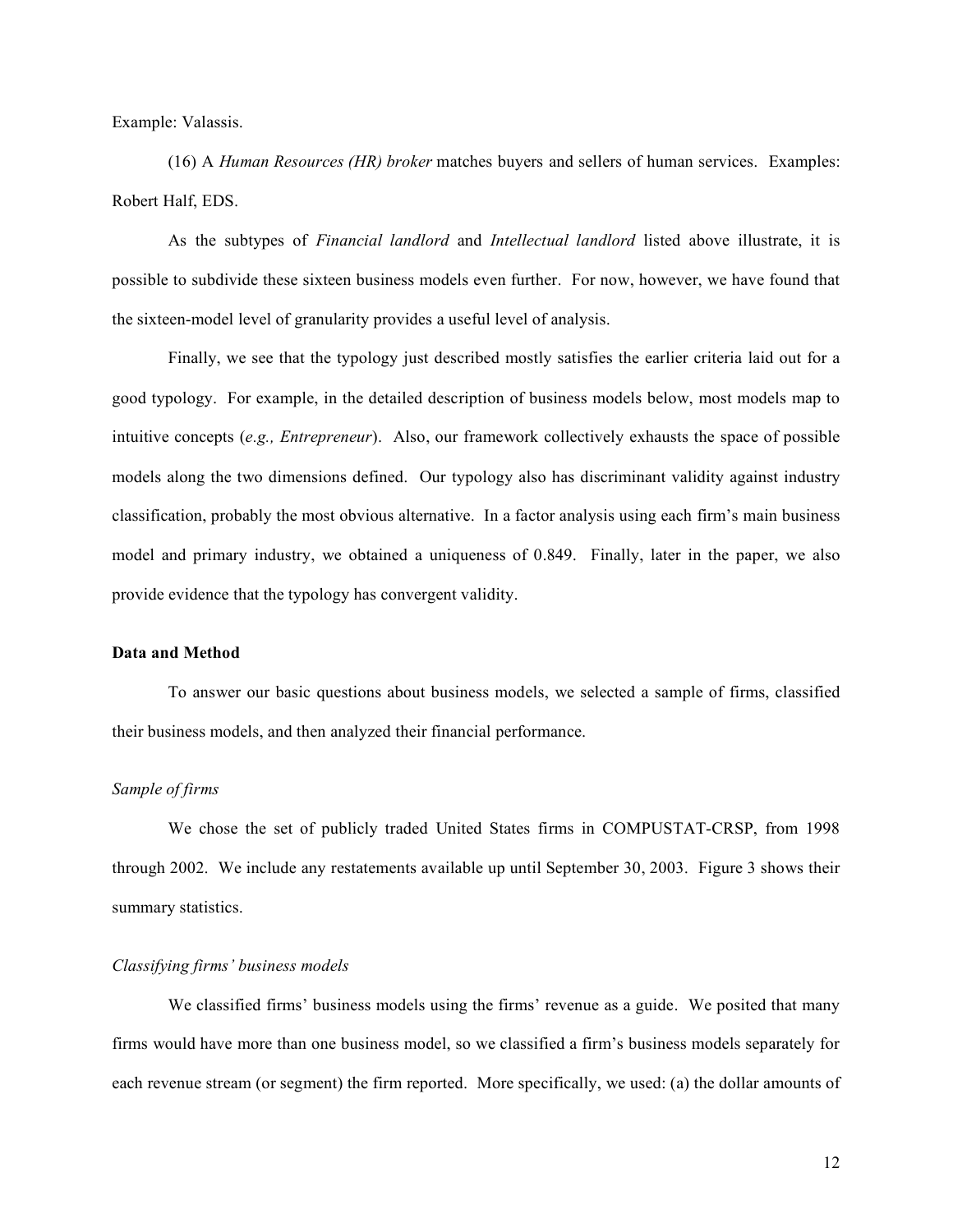the firm's revenue segments as reported by COMPUSTAT or the publicly filed SEC Form 10-K and (b) the textual descriptions of the revenue segments as reported in the 10-Ks.

For the top 1,000 firms by revenues in 2000 (we call these the SeeIT1000 firms), we did manual classifications of every revenue stream. For the rest of the firms and years in our sample, we used a rulebased computer program to do the classifications automatically.

*Manual classification.* For manual classification, we read 9,833 textual descriptions of the revenue segments and used the definitions of business models above to classify the revenue according to which business model it represented. We faced two major issues in classification. First, we had to interpret the qualitative, textual descriptions each firm provided for its different business segments. Even though there is, of necessity, some subjective judgment involved in this process, we trained a team of raters to do this in a verifiably reliable and consistent way.

The team included eight MIT students and one senior MIT research staff member (Herman). Each firm's business models were classified by at least one of the students and all the classifications were also reviewed (and, if necessary, corrected) by the senior research staff member. We used an interactive online database to record all the classifications along with comments about how classifications were determined.

To assess consistency, we tested inter-rater reliability among our eight student raters for a random sample of 45 firms. For each firm, two raters independently rated each line item. Of these ratings, 97% of the total revenue were classified identically, with a Cohen (1960)'s Kappa statistic of 0.96 (significant at  $p < .01$ ) confirming that the different raters applied the classification methodology consistently.

The second major classification issue arose when the text indicated that multiple business models were included in a single reported revenue segment. In these cases, we had to somehow allocate revenues across the different business models. To do this, we first used any detailed information in the 10-K to make a specific split of the revenue. In the absence of any such details, we used our judgment to allocate revenue across models. However, we did not attempt to make arbitrarily fine-grained subjective allocations. Instead, we either split the revenue evenly across all of the different models that were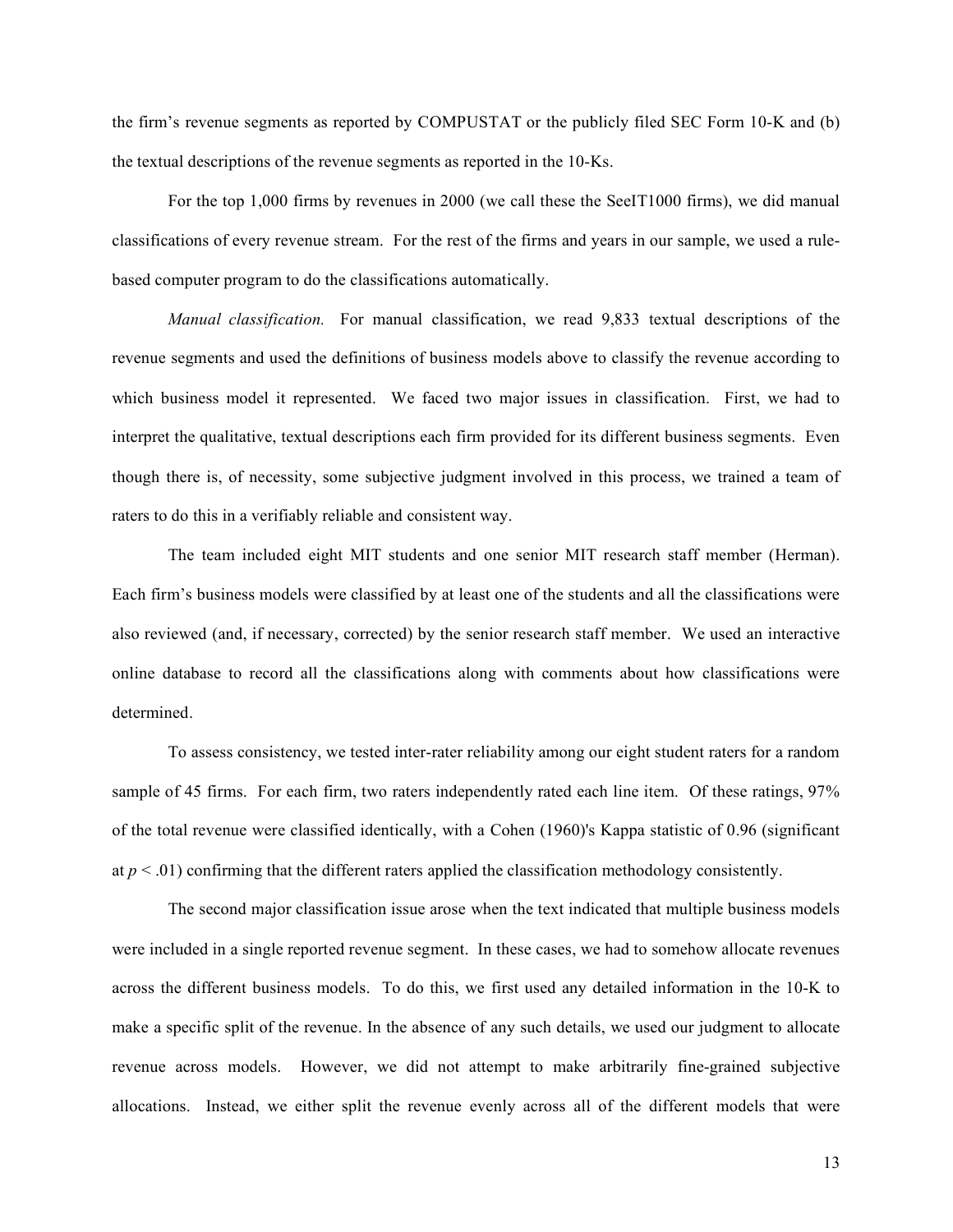included in the segment or, if the text implied that one model is much more important than the others, we assigned all the revenue to that model. To illustrate these classifications, Figure 4 shows the classification for General Electric (GE).<sup>1</sup>

*Automatic classification.* To classify firms in the rest of the dataset, we used a rule-based program that learns from the manually classified sub-sample which words are associated with which business models. The program considered five features made up of combinations of SIC codes and the words used in the revenue line item descriptions in the firms' financial reports (mainly 10-Ks). First, the program assigned weightings to these different features in a way that maximized accuracy of prediction in the "training set" consisting of the manually classified firms. Then, the program used these features and weightings to classify all remaining firms and years. (For a detailed description of the automatic classification methodology, see Apel, 2006.)

To test the validity of these automatic classifications, three random samples of 500 firms each were also rated manually. In these three samples, the rule-based program classified an average of 97% of the revenue in the same way the human rater classified it, and the Cohen's Kappa statistics were 0.95, 0.94, and 0.95, respectively ( $p < 0.01$  for each one). Thus, the automatic classification program has approximately the same level of agreement with human raters as the human raters have with each other. We could not hope for better performance from any automated system.

#### *Analyzing financial performance*

 $\overline{a}$ 

There is no universally or even commonly used set of measures for evaluating the financial

<sup>&</sup>lt;sup>1</sup> Note, for example, that the line item "Equipment Management (GE Capital Services)" is repeated and assigned to two different business models (Lender and Contractor). The text of the Form 10-K implies that GE Capital Services both lent money and performed services for the Equipment Management line of business, but it gives no details as to how much of each is done. Therefore we split the revenue for the line item equally among the models.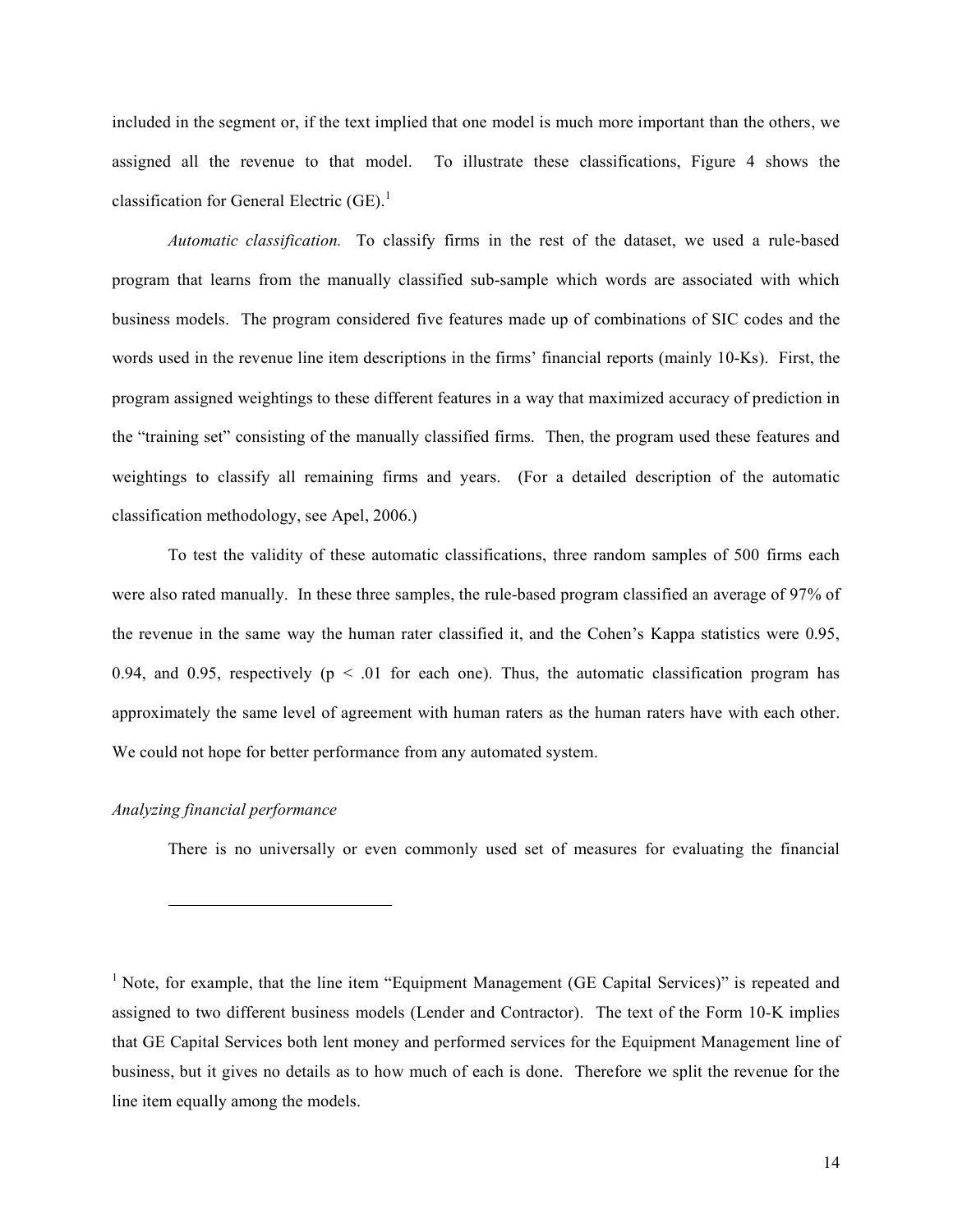performance of firms. A wide range of measures has been used in previous research assessing strategic groups or other organizational factors against firm performance (*e.g.*, Ketchen, et al. (1993); Capon, et al. (1990)). For consistency with prior work, we focused on three categories of performance: *market value and growth*, *profitability*, and *operating efficiency*. And for each category, we used measures commonly used in the literature. Specifically, for market value and growth, we used Tobin's Q (Abel and Blanchard (1986)) and Fama and French's factor-risk alpha (Fama and French (1993), Carhart (1997)). For profitability, we used return on invested capital (ROIC) and return on assets (ROA) (*e.g.,* Mcgahan and Porter (1997)). Finally, for operating efficiency, we used operating cash flow on assets and cash flow margin on sales (*e.g*., Healy, et al. (1992)). Details of these measures are in the captions to the figures. The Fama-French alpha was obtained by regressing excess returns on their risk factors – SML (small minus large), HML (high minus low) – and Carhart's UMD (up minus down momentum), all obtained from Professor French's website<sup>2</sup>.

Since these measures of financial performance are reported only for the firm as a whole, we used regression equations in which each business model gets "credit" for the performance of the whole firm in proportion to the amount of revenue from that business model. Our baseline specification is:

$$
PERFORMANCE_{f,t+1} = \alpha + \sum_{i=1}^{n-1} \beta_i \cdot BM_{f,i,t} + \text{firm-effects}_f + \text{year-effects}_t + \mathbf{X}.\mathbf{y} + \varepsilon_{f,i,t},
$$

where *PERFORMANCE<sub>f,t+1</sub>* is a measure of firm  $f$ 's performance at one period forward  $t+1$ ,  $BM_{f,i,t}$  the percentage of total firm revenue attributable to business model *i*, **X** a matrix of control regressors, and  $\varepsilon$  is assumed to be a normally distributed error term. Since the sum of the BM*i*s is one, we used one business model as a baseline reference.

One empirical issue is that there is potentially some degree of unobserved heterogeneity among firms (*e.g.*, use of capital) and over time (*e.g.*, levels of inflation affecting their specific input or output

l

 $2$  http://mba.tuck.dartmouth.edu/pages/faculty/ken.french/data\_library.html. Last accessed July 21, 2005.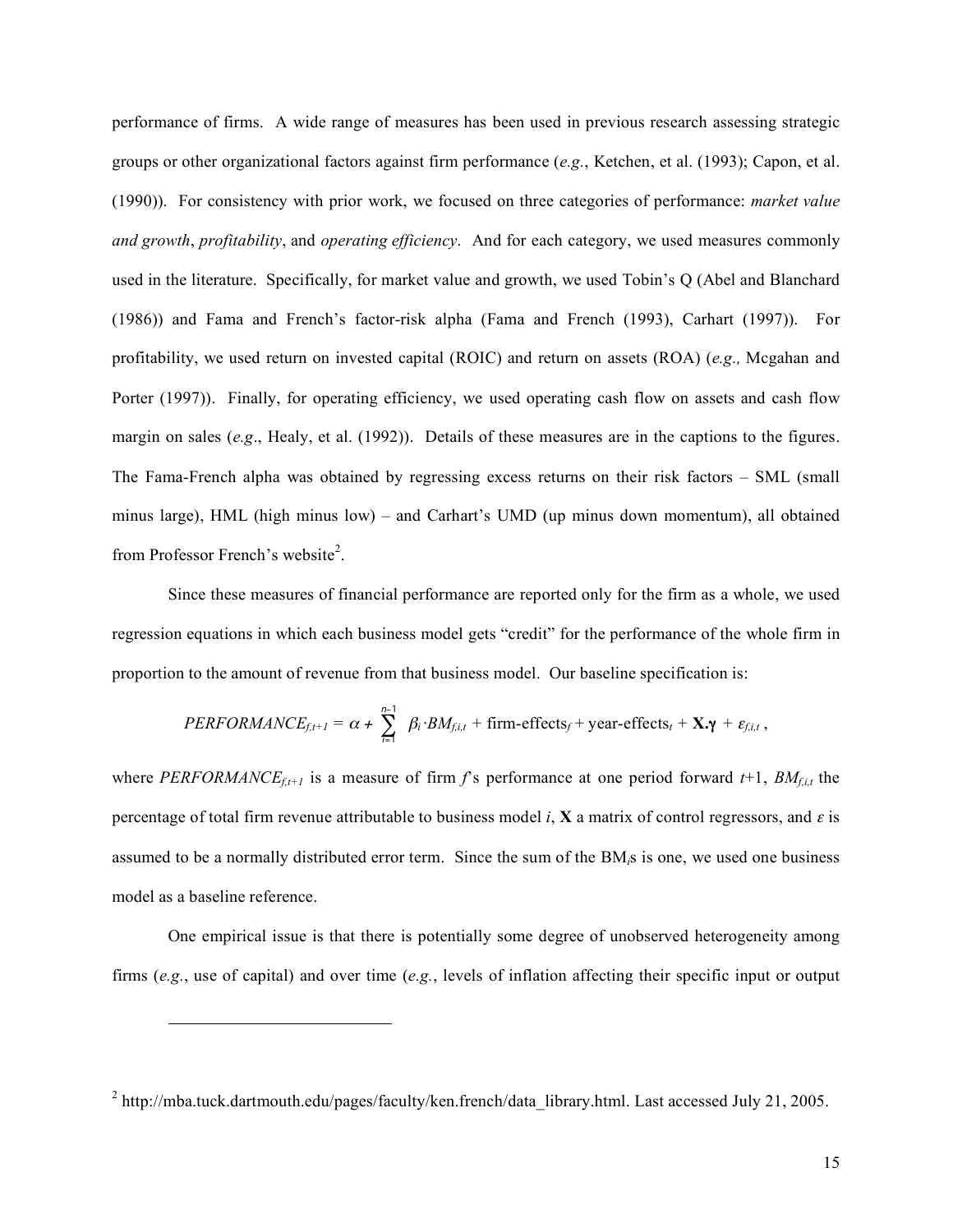mix). We estimated using fixed effects to eliminate time-constant heterogeneity. However, there might be time-varying heterogeneity, and this we accounted for in the **X** control regressors. We included in **X** an indicator on whether the firm is in the S&P 500, log assets, and log firm age. These three are standard in regressions on performance (*e.g.,* Gompers, et al. (2003)) and might potentially bias our business model coefficients. We were also concerned about confounding business model effects with concentration effects. For example, if we observed superior performance coming from a firm's heavy concentration in *Physical Broker*, we must partial out the effect of *Physical Broker* from the performance attributable to the fact that the firm is focused (on any business model). To account for this, we included in **X** the Herfindahl index of the concentration of business models by firm.

Another concern was potential endogeneity. Although somewhat implausible, it could be that firms chose business models as a result of firm performance. For example, young retail chains might have started out as *Wholesalers/Retailers*, but once they achieved the market power that comes with operating performance, they might prefer to morph into *Physical Brokers*. In this latter model, powerful book stores today accept books only on consignment, and strong supermarket chains charge slotting fees to vendors for putting their goods on supermarket shelves. To deal with this and other endogeneity issues, we included the lagged value of *PERFORMANCE* on the right hand side.

Finally, we addressed a collection of more standard econometric issues. It might be argued that error terms had varying variances. For example, unobserved shocks like the industry-specific factors might be different in the technology bubble years at the beginning of our period and the crash at the end. Therefore, we use Huber-White robust standard errors. To minimize potential serial correlation for observations within firm, we clustered on firms. We also clustered on industries and obtained similar (unreported) results. To deal with outliers, we winsorized the data at 1% and 99%. We also estimated without winsorizing, and the (unreported) results were qualitatively unchanged.

We present the results of the above baseline specification next. There were other finer empirical issues, which we discuss in the subsequent section on robustness and alternative interpretations.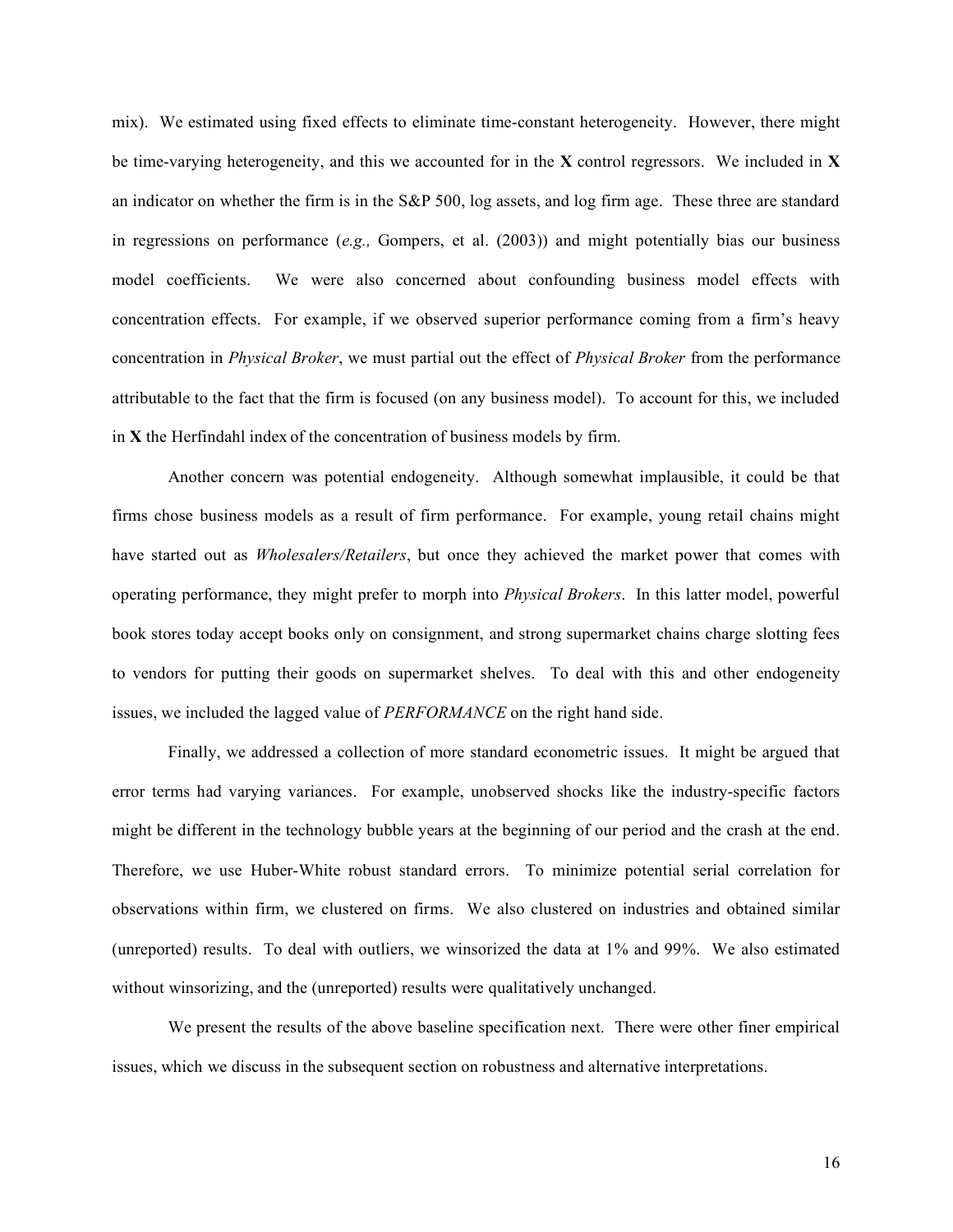#### **Baseline Results**

#### *Distribution of Business Models*

Figure 5 shows the distribution of different business models from 1998 and 2002, the years at each end of our dataset period. In panel (a), we report the "popularity" of business models by their sales. The popularity does not seem to have changed much over the period. *Creators* account for 49.6% of all revenues in our dataset at both the beginning and end of the period. *Landlord* models are next, followed by *Distributors* and *Brokers*. Along the asset type dimension, the greatest portion (about 73%) involves *Physical* assets. *Financial* and *Human* assets are next, and *Intangible* assets are only about 3%. The most popular business models are *Manufacturer*, *Wholesaler/Retailer*, *Contractor*, and *Financial Landlord*.

In panel (b), we report the "popularity" of business models by the percentage of firms that employ them. Again, *Creators* and *Physical* models are the most popular. One difference from panel (a) is that *Human* and *Intangible* asset models are considerably more popular in numbers than in sales, while the reverse is true for *Financial* models. This suggests that *Financial* models tend to generate more revenues per firm, but from this alone, it is difficult to tell whether this is due to these models requiring a large minimum efficient scale, or some other reason. We address these performance questions in the next section.

The dynamic view over the five-year time presents an interesting reduction in the number of business models, from 9,563 to 7,123 (bottom right box of panel (b)). This suggests that firms seem to be consolidating in terms of business models. Also, while the number of *Creators* decreased, from 5,080 to 3,932, their proportion has actually increased, from 53.1% to 55.2%. Taking panels (a) and (b) together, we have a tentative picture suggesting that the influence of *Creators* in the "new economy" is not diminished. The same comment holds for *Physical* models.

## *Performance of Business Models*

Figure 6 shows estimation results, with each model corresponding to a different measure of performance as dependent variable. Panel (a) regresses various measures of performance on business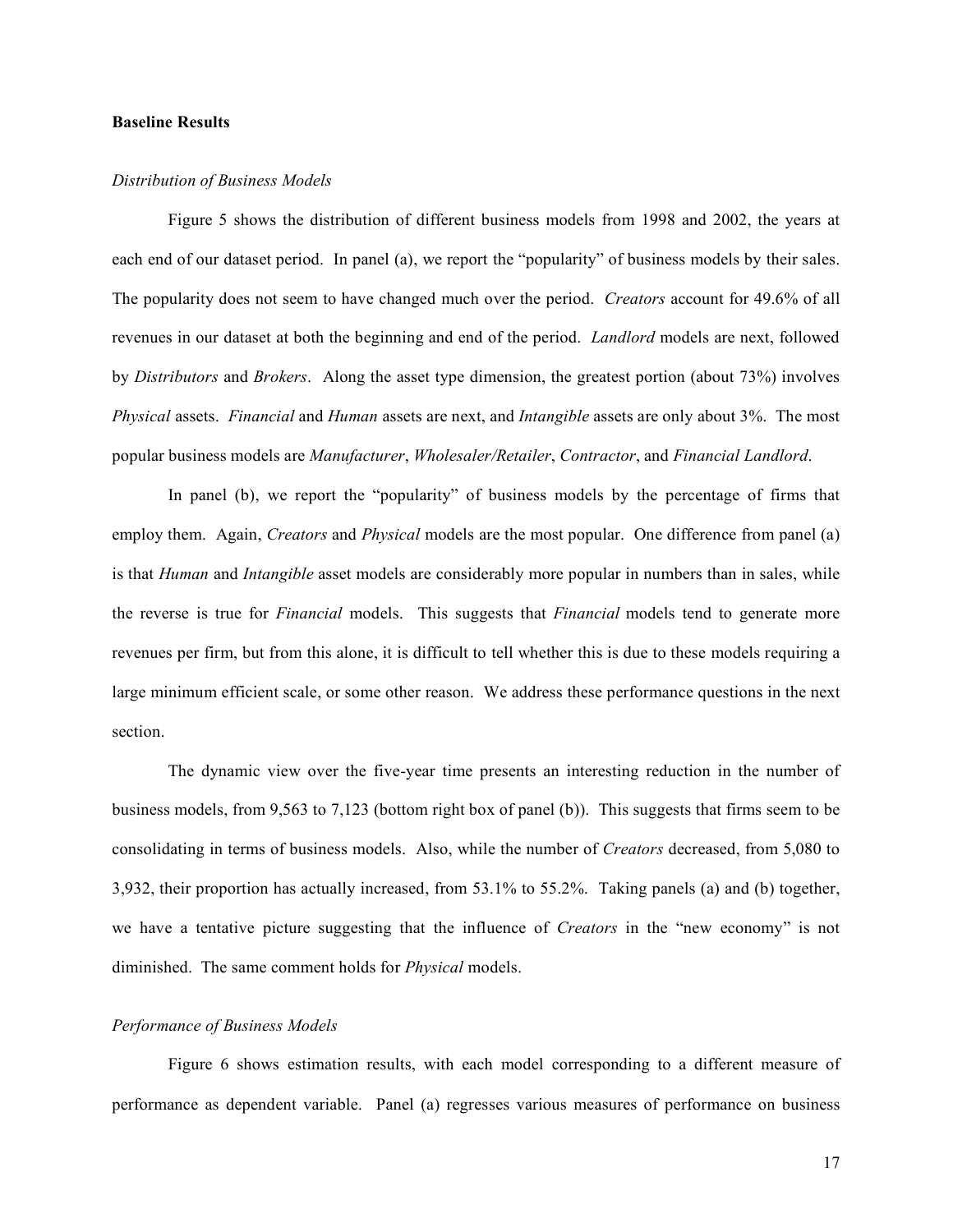models. The baseline model was *Wholesaler/Retailer*.

The first interesting observation is that business models matter. In a joint test of the significance of business models on performance, the *p* values, shown in the bottom-most row of the panel, are significant except for margin on sales.

Second, some business models appear to perform better than others, although none seem superior across all performance measures. For example, we see that *Entrepreneur, Manufacturer, Physical Landlord, Physical Broker,* and *Contractor* have superior cash flow on assets, while *HR Broker* is significantly worse on this measure (*IP Trader* also has a negative coefficient on this measure, but it, and *IP Broker*, have so few observations that we do not make any claims about them). Similarly, *Physical Brokers* did significantly better on FF alpha (abnormal stock return), ROIC, and ROA than *Wholesaler/Retailers*, but *Entrepreneurs* did significantly worse on FF alpha. These results are not only statistically significant, but also economically so. For example, an additional percentage allocation of revenues coming from *Entrepreneur* reduces FF alpha by 4.8 percentage points, holding "all else equal." "All else," of course, cannot be equal since the percentage revenues must sum to one. We address this issue in the robustness section. Considering that the median abnormal stock return is 0.4% (see the summary in Figure 3), this is very large point estimate of the impact of *Entrepreneur*.

Taken together, we interpret these results as evidence that some business models did better than others in the period examined. In the next section, we check how robust this conclusion is. Following that, we offer some preliminary explanations for why some models did better than others.

## **Robustness Checks, Alternative Interpretations**

The estimation of the contribution of business models to firm performance involves several empirical challenges. We incorporated many of these into the baseline specification. Here, we discuss modifications to the baseline to see if our conclusions are robust.

One issue is whether our classification of business models has overly large measurement error. For example, two firms might have simultaneously decided to be *Financial Brokers*, but one generated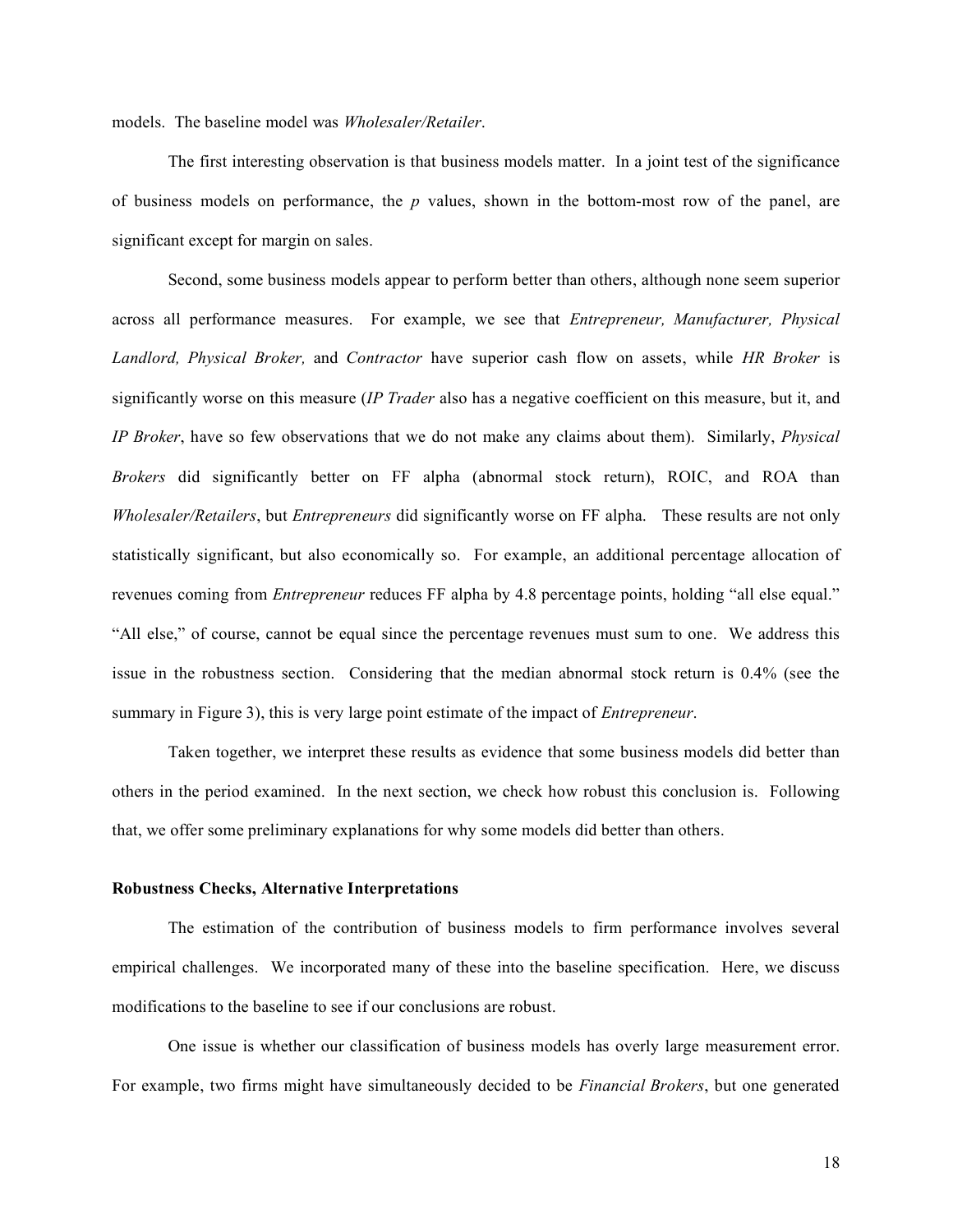and reported sales in that model earlier than the other, perhaps because of synergies from other parts of its business. We would have classified the latter firm as starting *Financial Broker* later, and incorrectly attributed better performance to the model as a whole because we understated the latter firm's poorer performance. Measurement errors in general would not introduce biases if they were random, but one could never be sure. One way to address this issue is to "discretize" the business model variables (see*,* Morck, et al. (1990)). We tested a specification in which we used dummies for each business model, which were set to 1 only if the percentage of sales is above a threshold and 0 otherwise. We experimented with different thresholds—1%, 5%, and 10%. The results were qualitatively unchanged so we do not report results of this discretized specification here (but we do report results from a discretized version of a more complex specification, below).

A second issue is the difficulty in interpreting the coefficients for the  $BM_{fit}$  variables. For example, if *PERFORMANCE* were measured using *q* and the coefficient for a *BMi* is 0.3, the specification taken literally means that a 10 percentage point increase (say) in the portion of firm revenues coming from  $BM_i$  would be associated with a 0.03 increase in  $q$ , holding the portion of revenues coming from other business models constant. The last condition, of course, is not possible since the total percentage of revenues sums to 100%. To address this issue, we employed a technique that also took care of another empirical issue: whether it is specific *combinations* of business models that determine performance rather than the models themselves. Specifically, we measured  $BM<sub>f,i,t</sub>$  with indicators of firm-level business model *combinations*. For example, if previously we had a firm-year observation with 10% of revenues from *Manufacturer* and 90% from *Financial Landlord*, we now have the firm-year observation with an indicator of 1 for "*Manufacturer–Financial Landlord*" (assuming that in this case, we say that a firm has a business model if at least 5% of its revenues comes from that model) and 0 on all other combinations of business models in the dataset. As in the previous paragraph, we used different cut-offs and found the results invariant, so we report results for the 5% threshold.

Panel (a) also raises another issue: *IP Trader* and *IP Broker* have just two observations each. Disregarding these two models does not invalidate our conclusion; there are still a number of significant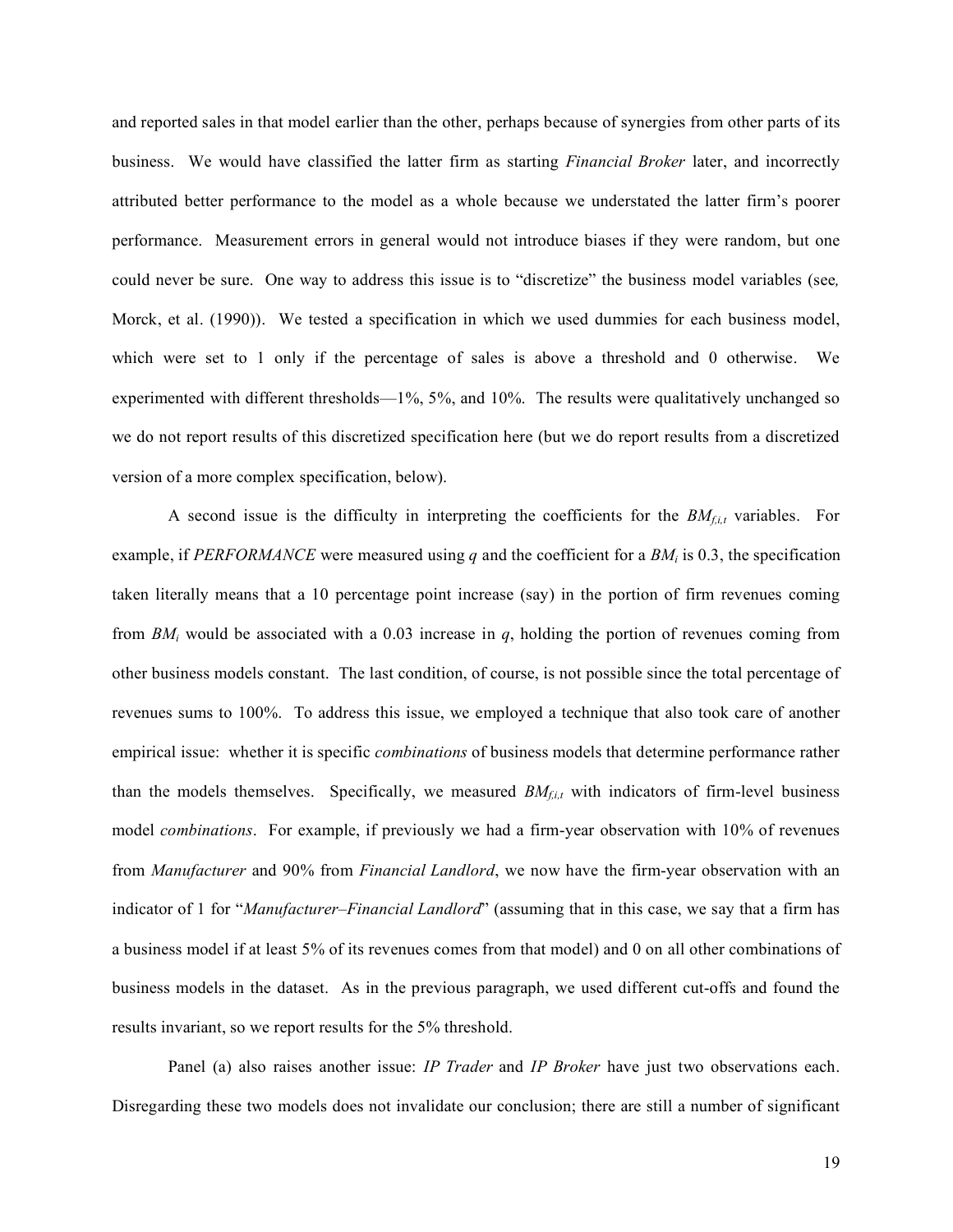coefficients. More important, in the next estimation using combinations of business models, we see that this concern is addressed.

In Figure 6, panel (b), we report the results of this specification. Once again, business models in combination form—matter, as we see with the *p-*values in the bottom-most row. Also, of the 258 coefficients in the table (these are for model combinations with at least ten observations), 49 are significant. Taken together, we interpret this as evidence that some business models combinations are superior to others. Consistent with our baseline conclusion, we see that no combination is superior on all measures of performance. As with panel (a), we defer discussion of how and why some models or combinations might be superior to the next section, and focus on confirming our main conclusion that "some models are superior to others."

A third empirical issue is about measurement error that could result from how firms account for segments. When reporting, firms might classify revenues as a new segment only when revenues of that segment are large enough. Therefore, our classification methodology would have a delayed recognition of the true distribution of revenues among business models. We did not have a simple way to deal with this problem, but it seemed reasonable to assume that the delay is not systematically more in some business models than others. This assumption is not justified if, however, there was a rush to specific models (*e.g.,* to *Entrepreneur* during the Internet boom), so our findings are subject to this qualification. Even this phenomenon, however, is mitigated if the rush is from a varied assortment of models to one model, so that we might understate the popularity of this one model and not overstate by too much the reduced popularity of many others.

Fourth, another potential measurement error is associated with the use of auto-classification. The SeeIT1000 sub-sample was manually classified and the rest of the sample was classified automatically. Two issues arose. First, even though we had a reasonable inter-rater reliability score in the SeeIT1000 sub-sample, it is possible that the unobserved reliability score *within* the auto-classified sub-sample might still be different. To check this, we re-estimated the results using just the SeeIT1000 sub-sample. We then used a likelihood ratio test to compare if the coefficients were the same as those we reported here.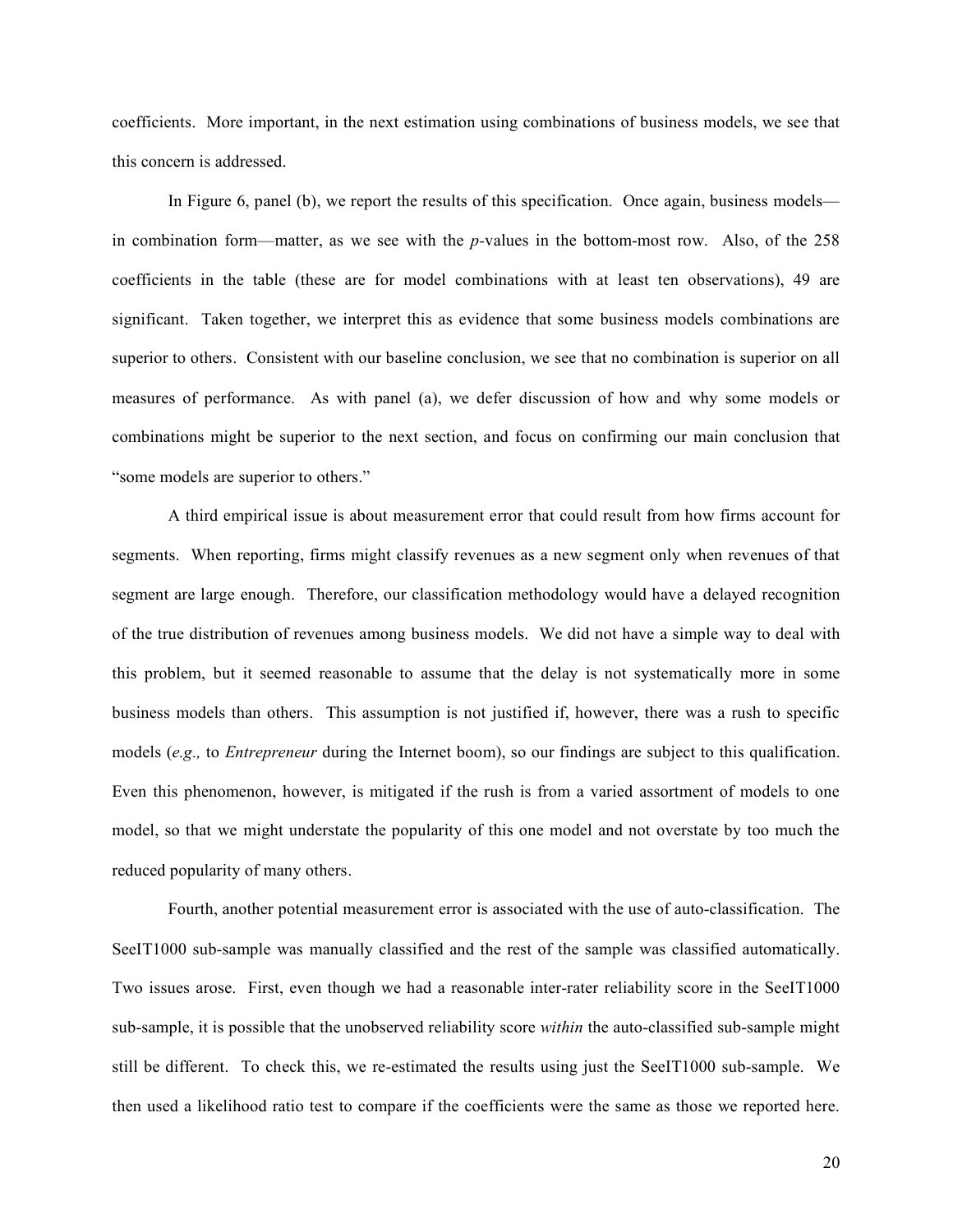Furthermore, we re-estimated a second time using the SeeIT1000 sub-sample but with the Heckman sample correction procedure using the rest of the dataset. The specification for our selection model is based on inspection of the difference between characteristics of the observation in and outside the SeeIT1000 sub-sample. We tried different specifications and the most parsimonious one (with the highest adjusted *R-*squared) is the following probit:

## *SELECTED = f* ( *MKTCAP*, *S&P500, ASSETS*, *AGE*) ,

where *MKTCAP* was log market capitalization, *S&P500* was whether the firm was ever in the S&P 500, *ASSETS* was log total assets, and *AGE* was the log of age of the firm in the COMPUSTAT-CRSP dataset. In both estimations, the results were qualitatively unchanged. For example, when the performance measure is *q*, the statistic in the likelihood ratio test is 4.80, with a *p*-value of 0.99, so we cannot reject the null that the coefficients are systematically different. As an example of the Heckman correction, when we regress FF alpha, our inverse Mills ratio is not significant at conventional levels  $(p=13.6\%)$ . Furthermore, the business model coefficients are hardly changed. *Entrepreneur* goes from -4.83 (in Figure 6, panel (a)) to -3.53, *Physical Broker* from 5.40 to 5.54. *Physical Landlord* does become more significant, with a coefficient of 2.18. However, the *p* value of 9.3% is not too significant. Since the results are mostly unchanged, we do not report the rest.

Fifth, there was the issue of whether the 1998-2002 dataset had significant survivorship bias *i.e.*, was it missing firms in earlier years, which were substantively different? To test this, we employed the same Heckman sample selection correction procedure, this time using all COMPUSTAT firms from 1985 through 1997. The result (unreported) was an inverse Mills ratio that was insignificant, so that we were reasonably assured that there was no significant bias.

The sixth issue is whether our main conclusion—that some business models are superior accounts for the possibility that firms with these superior business models might have shown wider variance in performance. In other words, we have to compare not just the first moment (means) but also higher moments. To check this, we calculated the correlation between the coefficients in Figure 6 (setting insignificant coefficients to zero) and the within-model standard deviation of firm performance. We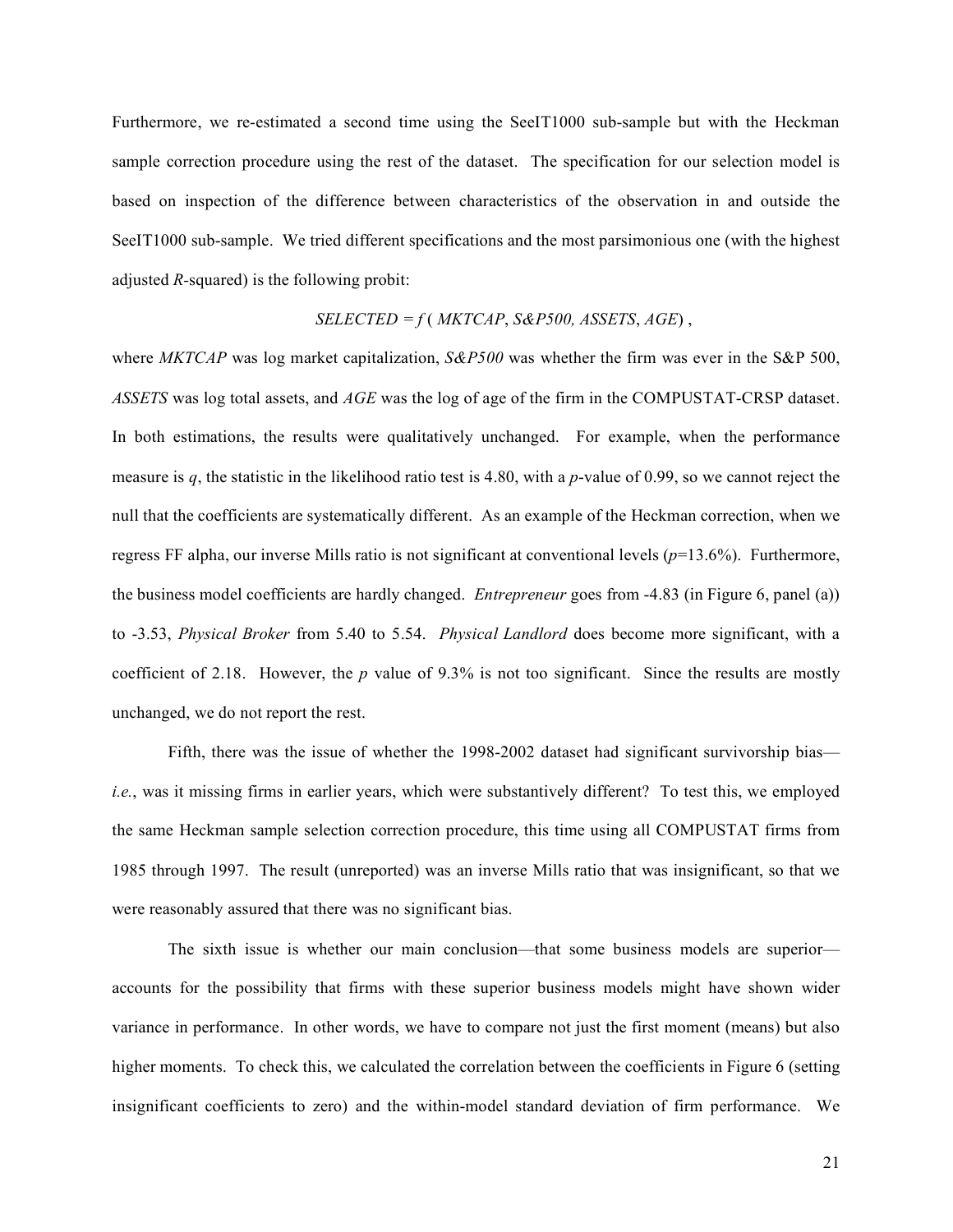found that the correlation ranges from -0.44 for cash flow on assets (*i.e.,* high performing models have lower standard deviation) to 0.80 for alpha. The range is just as wide when we weigh the standard deviation by percentage revenues derived from business models. We interpret this as evidence that variance in performance might explain some, and not all, of why some models do better than others.

Finally, there is an issue of interpretation. Once we identified a firm to have a certain business model, increases in sales attributed to that model could have been a result of momentum, rather than a conscious policy decision by the firm to invest in that model. This is a different issue than endogeneity caused by reverse causality, which we have addressed. Instead, it is about whether the right-hand variable of interest (percentage in a business model) is even a decision variable. To some extent, this issue could be addressed by discretizing the measure of business model. Unlike the previous case where we discretize the level of revenues from a business model, we now discretize the changes in revenues. In other words, if we observe a firm with say, 15% of revenues coming from *Wholesaler/Retailer* in 1998, 17% in 1999, and 20% in 2000, and if we set a threshold change of 3 percentage points, then the values we use are 15%, 15%, and 20%, respectively, because the change in 1999 was not greater than 3 points. As before, we used different thresholds—1%, 5%, 10%. We also vary when to attribute the change—*e.g.,* in the example above, we might have assigned the 20% to 1999. It turns out that these variations do not change the results qualitatively, so we do not report them here. However, there is second response to this issue of whether changes in business model reflect managerial decisions. Specifically, we could avoid interpreting the coefficient for a business model variable as the performance improvement a firm could get if it invested more in that business model. Rather, we could settle for the more modest, subtler interpretation that if, *for whatever reason*, the firm had more sales from that business model, its performance would change by the magnitude indicated by the coefficient. This interpretation is open to the challenge that it is uninteresting because sales for a business model might just be hard-wired to the performance of the firm as a whole. We believe that this view is incorrect, since the explanatory variables are *proportions* of sales derived from various business models, and it is not intuitively obvious that such proportions determine performance.

22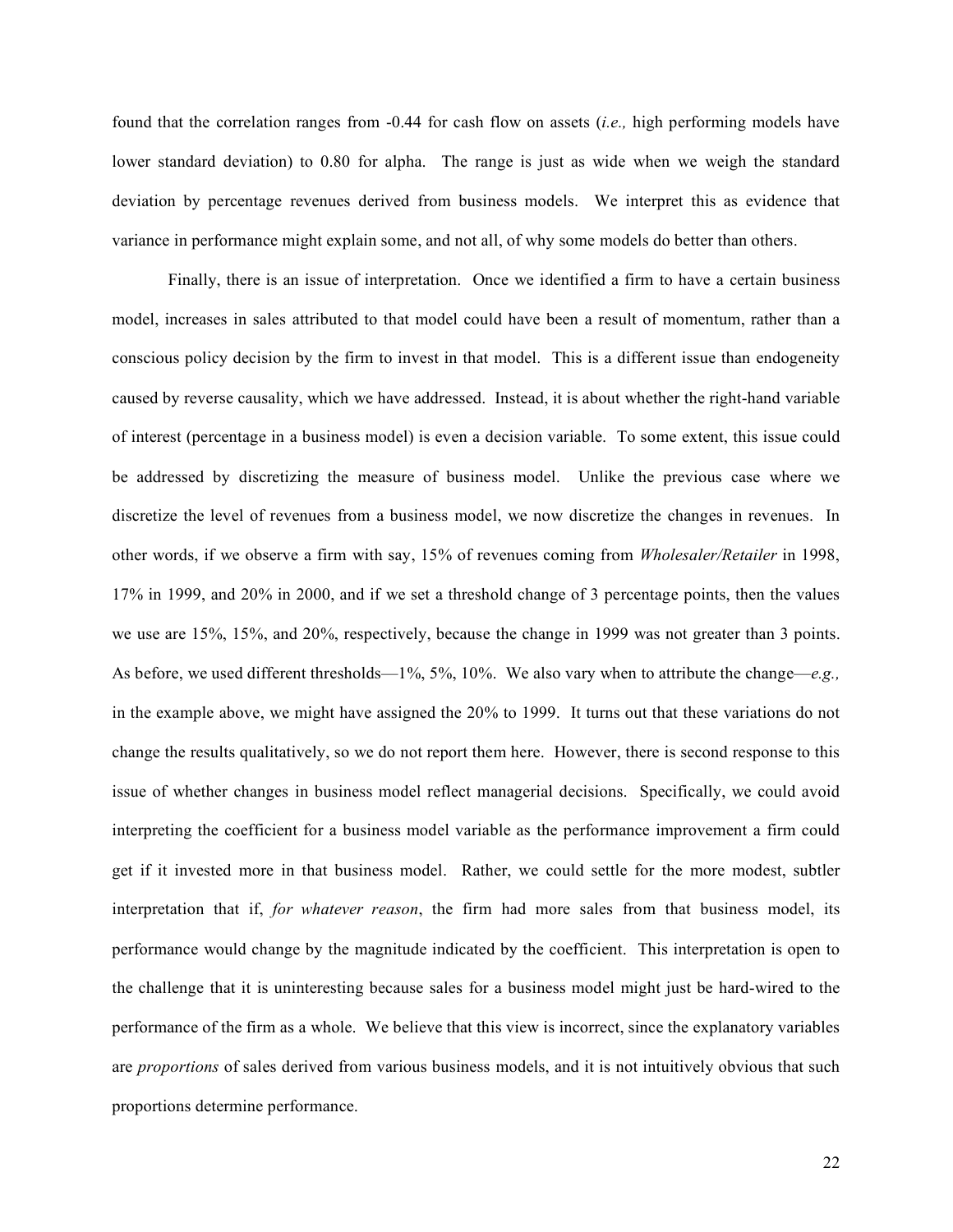To sum up, we believe our main conclusion, that some business models perform better than others, is a very robust one.

#### **Discussion and Future Work**

The baseline results offer some interesting observations, although at this point, we can only provide some educated hypotheses about what could explain these. The intention is to suggest new avenues for research, based on the stylized facts we learned in this study.

The first issue is *why* some business models are superior to others at all. Recall that we removed time effects, so the superior performance is beyond any transient effect. There could be more than a few explanations that hold simultaneously, and we offer a couple for consideration. First, the picture we get from both panels (a) and (b) is that a number of models perform better than the baseline *Wholesaler/Retailer*. For example, in panel (a), all cells that are significant are positively signed, except for *Entrepreneur* on the alpha measure, *Intellectual Landlord* on *q*, and *HR Broker* on the cash flow on assets. This might be surprising, if one believes the popular literature on the rise of retailers like Wal\*Mart. However, the data suggests that it is more likely that the story is that fierce competition in retailing means that "consumers may be the net beneficiaries" (Messinger and Narasimhan (1995), pg. 189), and not retailers/wholesalers. Also, we note that all three that do not do as well as *Wholesaler/Retailer*—*Entrepreneur*, *HR Broker*, and *Intellectual Landlord*—tend to be involved in more intangible assets than those that do better, such as *Manufacturer*, *Physical Landlord*, and *Physical Broker*. Furthermore, *Entrepreneur* and *Intellectual Landlord* do not do well on precisely the measures that involve market assessment of their value—*i.e.,* on *q* and abnormal stock return. This is consistent with a story in which the market finds it hard to evaluate intangible assets and possibly under-values these models. *HR Broker*, on the other hand, appears to have done well on *q* and suffers on cash flow on assets, a measure of efficiency. On closer inspection, while firms with *HR Broker* models have a lower mean cash flow on assets of 20.1% (compared with 33.4% for *Wholesaler/Retailer*), they also have a much smaller standard deviation of 14.0% (compared with 47.0% for *Wholesaler/Retailer*). This might be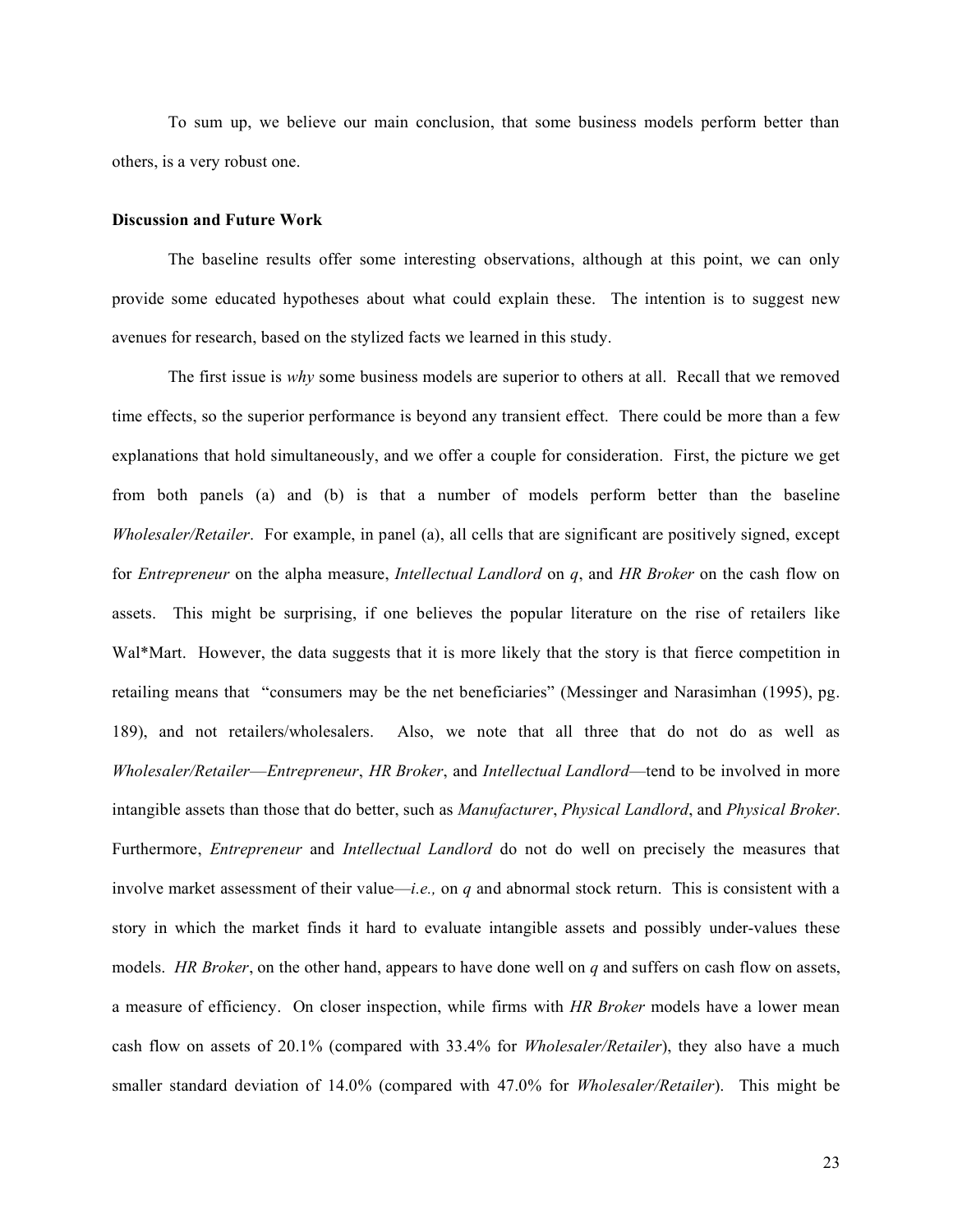consistent with a different story that *Wholesaler/Retailer* models do better than *HR Broker* because there is greater risk in the former model.

There is also a related issue of why any capital might flow to generally poor business models like *Wholesaler/Retailer* at all. As explained for the case of *HR Broker*, one possible answer is that there is a great enough variation in performance to continually attract firms that learn about their performance only after entry (e.g., Jovanovic (1982)). Such a mechanism is also observed in the standard "tournament" result in labor economics (*e.g*., Lazear and Rosen (1981)).

Another possible reason for persistence in the superiority of some business models is that they involve complex interdependencies, generally unobservable to competing firms and are difficult to imitate (see Levinthal (1997) for a pioneering view). Recently, Lenox, et al. (2006) show that interdependencies can not only explain persistence, but variation in industry profitability. It would be intriguing to determine the degree of interdependency for each business model, and see if interdependency is another channel through which business models explain performance.

Apart from understanding why, another issue for future research is *how* the superior business models drive performance. Guided by the literature, we can think of a few ways in this could happen. One possibility is that some business models have lower capital intensity. For example, Ruback and Sesia (2000) argue that Dell's business model performs well because it has lower working capital than competitors do, by purchasing supplies only when orders come in. Indeed, Sheffi (2005) reports that Dell even has negative working capital, when it could receive revenues ahead of payables. Another interesting way with which business models could affect performance is through the advantage of scale. The story is that some business models, such as *Wholesaler/Retailer*, tend to reward scale and it is through scale that a Wal\*Mart gains superior performance. A third way might be leverage. Some models, such as *Physical* ones, might be more attractive to lending banks and therefore more amenable to a higher use of debt (see the large corporate finance literature on this, especially that related to debt capacity and "pledgeable income" – *e.g.*, Morellec (2001)). Higher leverage might boost performance on equity-based measures of performance. Finally, and along the lines of inefficient markets, some models might do better because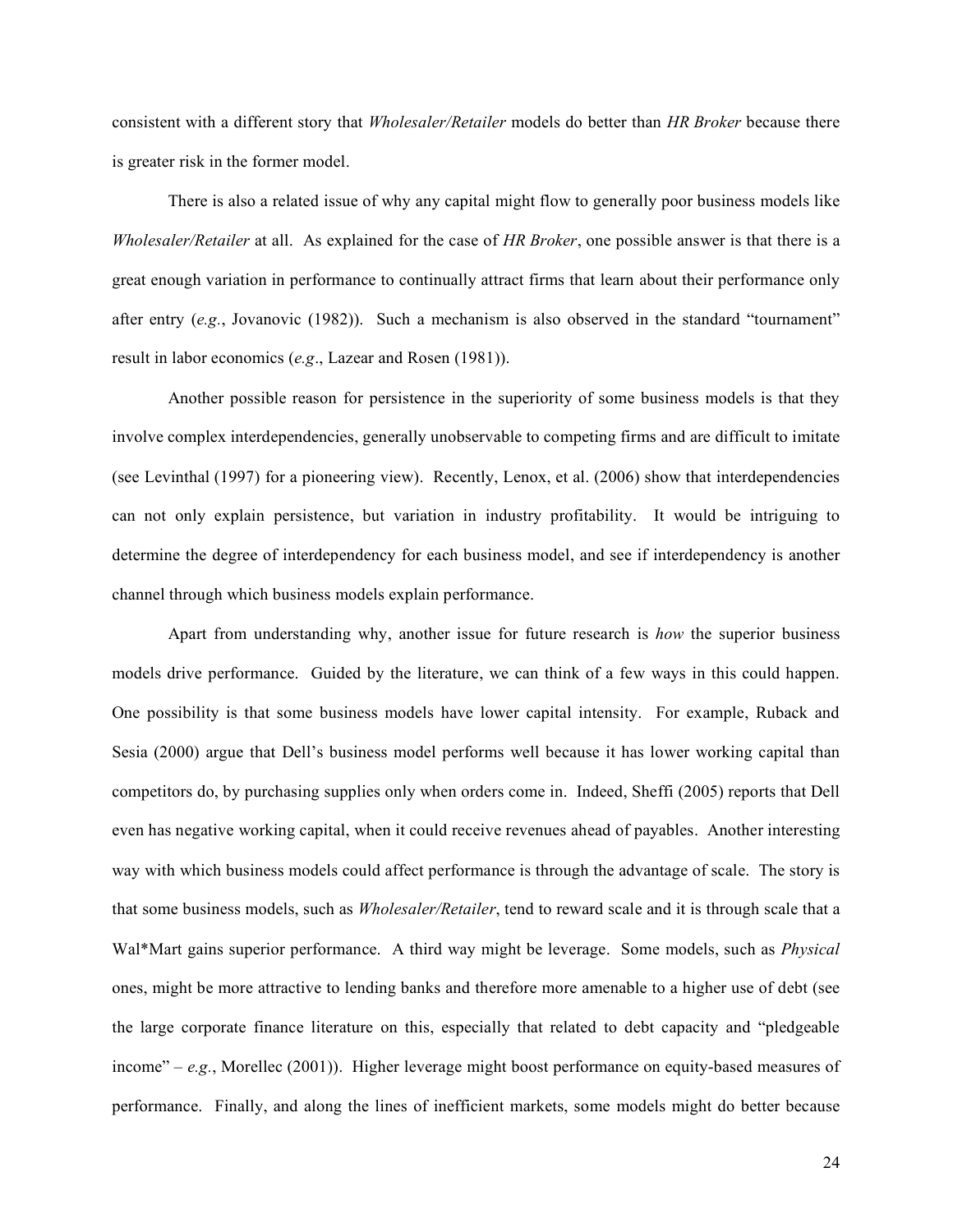they liberate firms from financial constraints (*e.g.*, Fazzari, et al. (1988)). For example, it could be easier to access the capital market with ownership rights to physical collateral.

## **Conclusion**

In this paper, we have taken a first step toward the systematic study of business models. We defined a reliable and practical typology for business models, and we classified all public US firms listed in COMPUSTAT for 1998 through 2002. We found that some business models do, indeed, perform better than others, but on different measures of performance.

We hope that our results will be useful to several different kinds of readers. First, they can help *researchers* systematically analyze changes over time in the business models of individual firms and whole populations of firms. Second, we hope that *managers* can use our business model concepts to understand at a deeper level the structural choices they have to make about their own firms' business models and how to manage these different business models effectively. Finally, we hope that our framework can provide *investors* with a useful lens for analyzing potential investments. Unlike wellknown concepts such as industry classification, this perspective focuses on the deep structure of what firms actually do. And, since this perspective is not yet well-known, it may lead to novel insights about which investment opportunities are most attractive.

The work we have done is only the beginning of the systematic study of business models. We believe it raises more questions than it answers, and we hope it will provide a foundation for future work on these important questions

#### **References**

Abel, A. and O. Blanchard. "The Present Value of Profits and Cyclical Movements in Investment," *Econometrica* 54(1986), 249-274.

Amit, R. and C. Zott. "Value Creation in E-Business," *Strategic Management Journal* 22(2001), 493-520. Bain, J. S. *Industrial Organization*. New York, Wiley, 1959

Capon, N., J. U. Farley and S. Hoenig. "Determinants of Financial Performance: A Meta-Analysis,"

25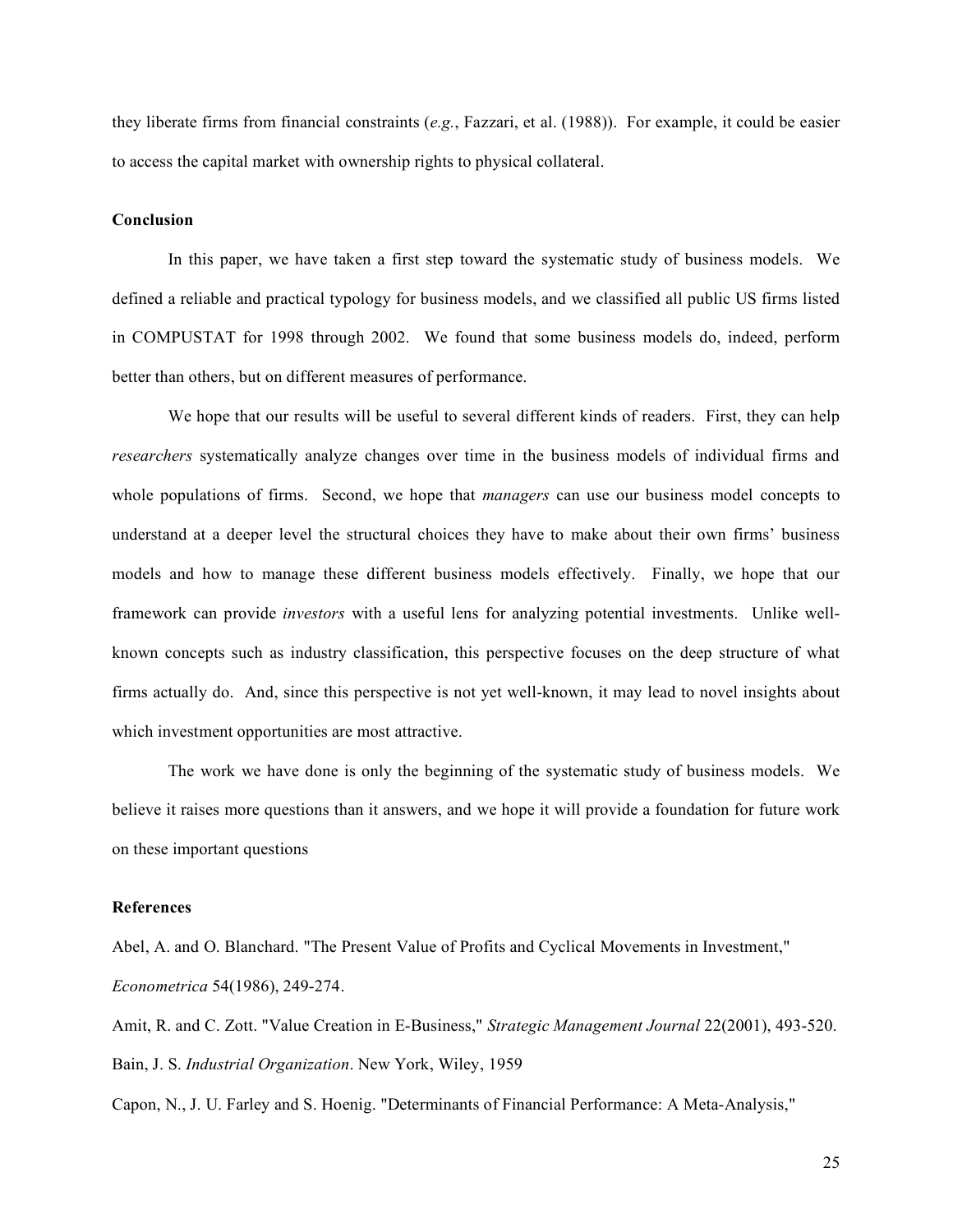*Management Science http://links.jstor.org/sici?sici=0025-*

1909%28199010%2936%3A10%3C1143%3ADOFPAM%3E2.0.CO%3B2-Z 36(1990), 1143-1159.

Carhart, M. M. "On Persistence in Mutual Fund Performance," *Journal of Finance* 52(1997), 57-82. Chesbrough, H. and R. S. Rosenbloom. "The Role of the Business Model in Capturing Value from Innovation: Evidence from Xerox Corporation's Technology Spin-Off Companies," *Industrial & Corporate Change* 11(2002), 529-555.

Coase, R. H. "Durability and Monopoly," *Journal of Law & Economics* 15(1972), 143-149.

Cohen, J. "A Coefficient of Agreement for Nominal Scales," *Educational and Psychological Measurement* 20(1960), 37-46.

Cool, K. O. and D. Schendel. "Strategic Group Formation and Performance: The Case of the U.S. Pharmaceutical Industry, 1963-1982," *Management Science* http://links.jstor.org/sici?sici=0025- 1909%28198709%2933%3A9%3C1102%3ASGFAPT%3E2.0.CO%3B2-1 33(1987), 1102-1124.

Fama, E. F. and K. R. French. "Common Risk Factors in the Returns on Stock and Bonds," *Journal of Financial Economics* 33(1993), 3-56.

Fazzari, S. M., R. G. Hubbard and B. C. Petersen. "Financing Constraints and Corporate-Investment," *Brookings Papers on Economic Activity*(1988), 141-195.

Ghemawat, P. *Commitment: The Dynamics of Strategy*. New York, Free Press, 1991

Gompers, P., J. Ishii and A. Metrick. "Corporate Governance and Equity Prices," *The Quarterly Journal of Economics* 118(2003), 107-155.

Grossman, S. J. and O. D. Hart. "The Costs and Benefits of Ownership: A Theory of Vertical and Lateral Integration," *The Journal of Political Economy* 94(1986), 691-719.

Gurley, J. W. *Why Dell's War Isn't Dumb*, *Fortune*: 134-136, 2001

Hart, O. and J. Moore. "Property Rights and the Nature of the Firm," *Journal of Political Economy* 98(1990), 1119-1158.

Healy, P. M., K. G. Palepu and R. S. Ruback. "Does Corporate Performance Improve after Mergers?," *Journal of Financial Economics* 31(1992), 135-175.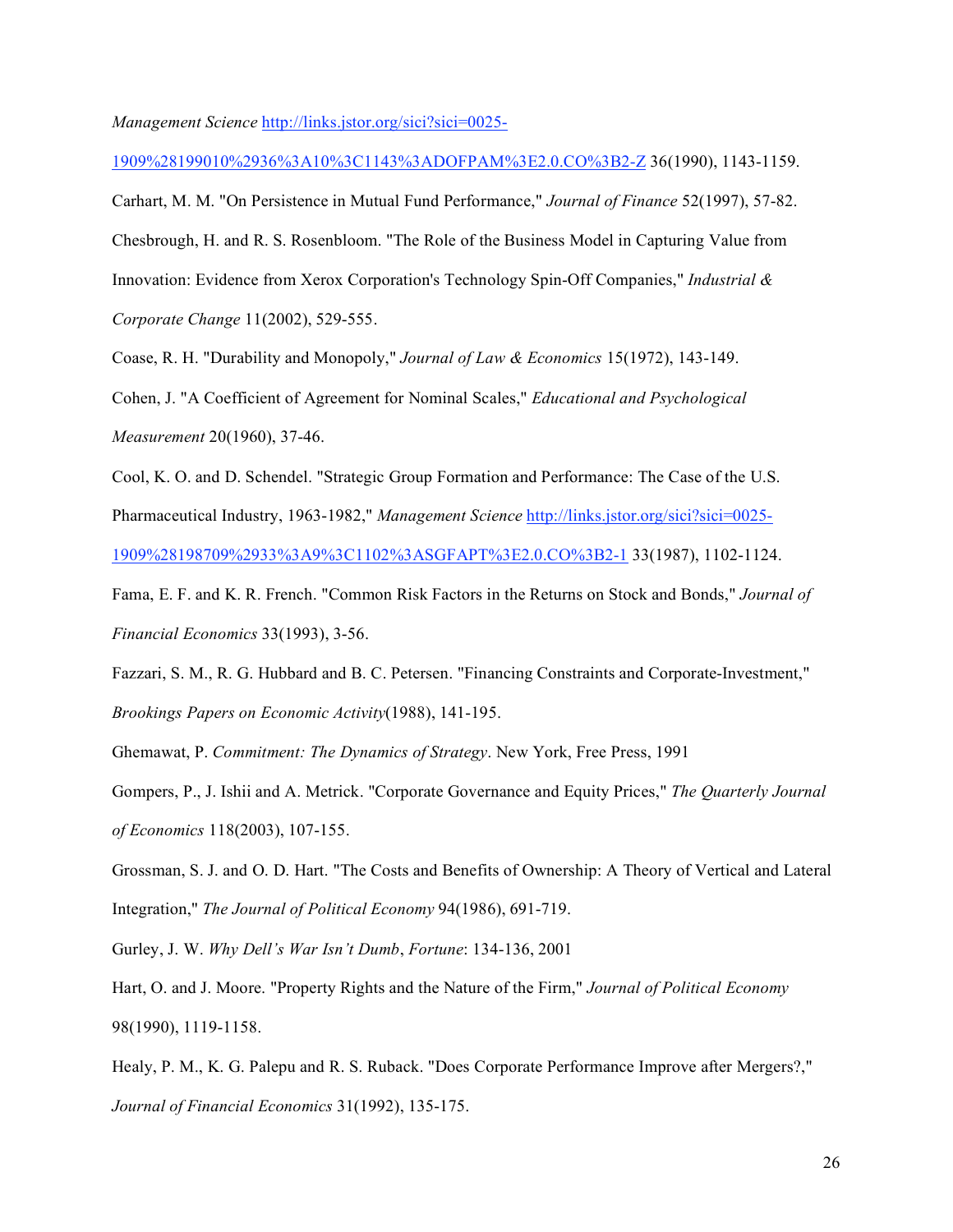Jovanovic, B. "Selection and the Evolution of Industry," *Econometrica* 50(1982), 649-670.

Kaplan, R. S. and D. P. Norton. *Strategy Maps: Converting Intangible Assets in to Tangible Outcomes*. Boston, MA, Harvard Business School Press, 2004

Ketchen, D. J., J. B. Thomas and C. C. Snow. "Organizational Configurations and Performance: A Comparison of Theoretical Approaches," *Academy of Management Journal* Vol 36(1993), 1278-1313. Academy of Management, US.

Lazear, E. P. and S. Rosen. "Rank-Order Tournaments as Optimum Labor Contracts," *The Journal of Political Economy* 89(1981), 841-864.

Lenox, M. J., S. F. Rockart and A. Y. Lewin. "Interdependency, Competition, and the Distribution of Firm and Industry Profits," *Management Science* 52(2006), 757-772.

Levinthal, D. A. "Adaptation on Rugged Landscapes," *Management Science* 43(1997), 934-950.

Linder, J. and S. Cantrell. *Changing Business Models: Surveying the Landscape*: Accenture Institute for Strategic Change, 2000

Magretta, J. *Why Business Models Matter*, *Harvard Business Review*, Vol. 80: 86-92, 2002

Mahadevan, B. *Business Models for Internet-Based E-Commerce: An Anatomy*, *California Management*

*Review*, Vol. 42: 55-69, 2000

McGahan, A. M. and M. E. Porter. "How Much Does Industry Matter, Really?," *Strategic Management Journal* http://links.jstor.org/sici?sici=0143-

2095%28199707%2918%3C15%3AHMDIMR%3E2.0.CO%3B2-F 18(1997), 15-30.

Messinger, P. R. and C. Narasimhan. "Has Power Shifted in the Grocery Channel?," *Marketing Science* 14(1995), 189-223.

Miles, G. E. and C. C. Snow. *Organizational Strategy, Structure and Process*. New York, NY, McGraw-Hill, 1978

Morck, R., A. Shleifer and R. W. Vishny. "Do Managerial Objectives Drive Bad Acquisitions?," *Journal of Finance* 45(1990), 31-48.

Morellec, E. "Asset Liquidity, Capital Structure, and Secured Debt," *Journal of Financial Economics*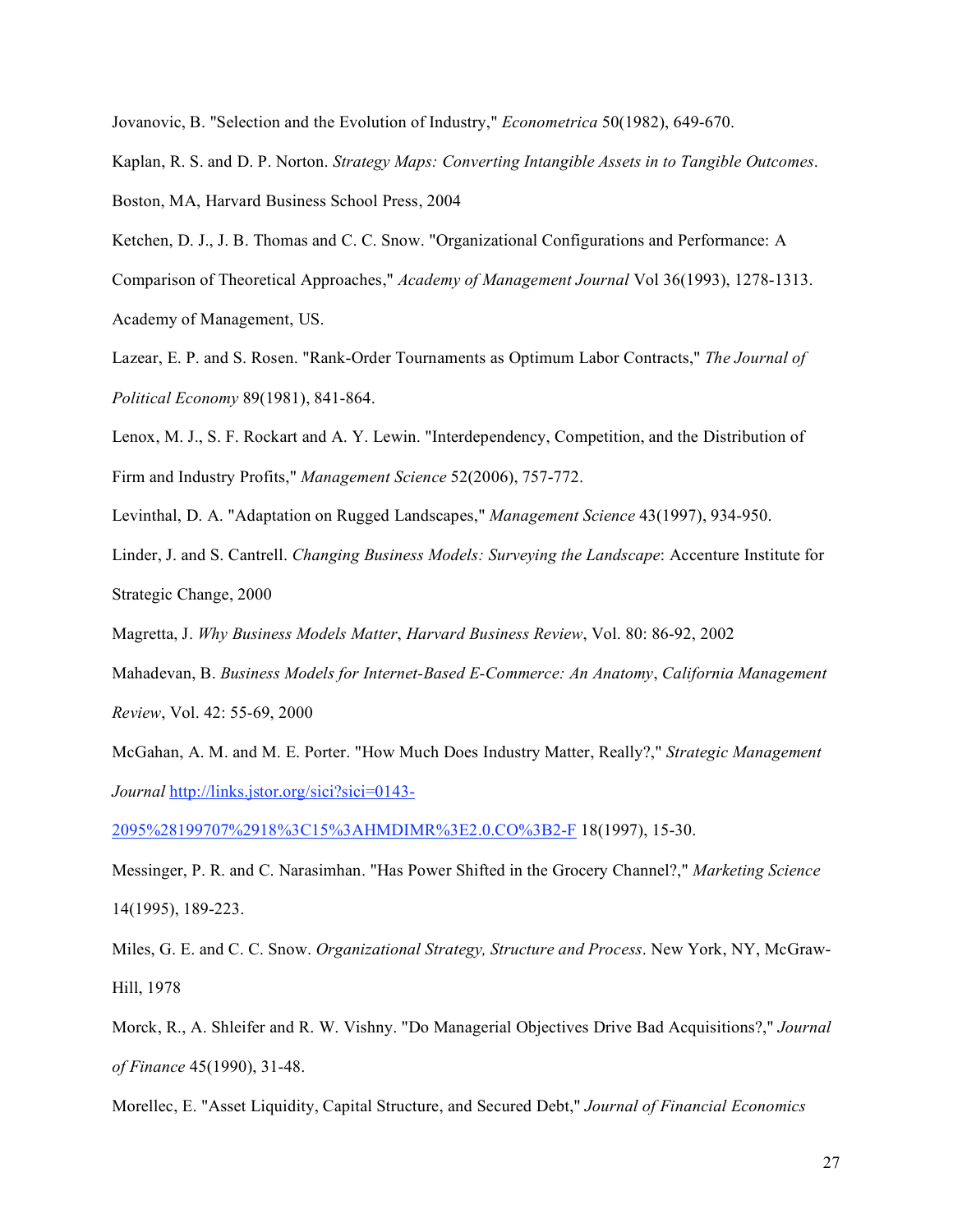61(2001), 173-206.

- Nelson, R. R. and S. G. Winter. *An Evolutionary Theory of Economic Change*. Cambridge, MA, Harvard University Press, 1982
- Osterwalder, A., S. B. Lagha and Y. Pigneur. *An Ontology for Developing E-Business Models*. Paper presented at the Proceedings of the International Conference on Decision Making and Decision Support in the Internet Age (IFIP), Cork, Ireland, 2002.
- Osterwalder, A., Y. Pigneur and C. L. Tucci. "Clarifying Business Models: Origins, Present, and Future of the Concept," *Communications of the Association for Information Systems* 15(2005), 2-40.
- Rajan, R. G. and L. Zingales. "The Influence of the Financial Revolution on the Nature of Firms,"
- *American Economic Review* 91(2001), 206-211.
- Rappa, M. *Managing the Digital Enterprise - Business Models on the Web*, 2003
- Ruback, R. S. and A. J. Sesia. *Dell's Working Capital*, *Harvard Business School Case*: 6. Boston: Harvard Business School, 2000
- Scott, W. R. *Organizations: Rational, Natural, and Open Systems* (First ed.). Englewood Cliffs, NJ, Prentice-Hall, 1981
- Sheffi, Y. *The Resilient Enterprise*. Cambridge, MA, MIT Press, 2005
- Slywotzky, A. J., D. J. Morrison and B. Andelman. *The Profit Zone*. New York, NY, Times Books, 1997
- Tapscott, D., D. Ticoll, D. Ticoll and A. Lowy. *Digital Capital: Harnessing the Power of Business Webs*. Boston, MA, Harvard Business School Press, 2000
- Teece, D. J., G. Pisano and A. Shuen. "Dynamic Capabilities and Strategic Management," *Strategic Management Journal http://links.jstor.org/sici?sici=0143-*

2095%28199708%2918%3A7%3C509%3ADCASM%3E2.0.CO%3B2-%23 18(1997), 509-533.

Timmers, P. "Business Models for Electronic Markets," *Journal on Electronic Markets* 8(1998), 3-8. Weill, P. and M. R. Vitale. *Place to Space: Migrating to Ebusiness Models*. Boston, MA, Harvard Business School Press, 2001

Wernerfelt, B. "A Resource-Based View of the Firm," *Strategic Management Journal*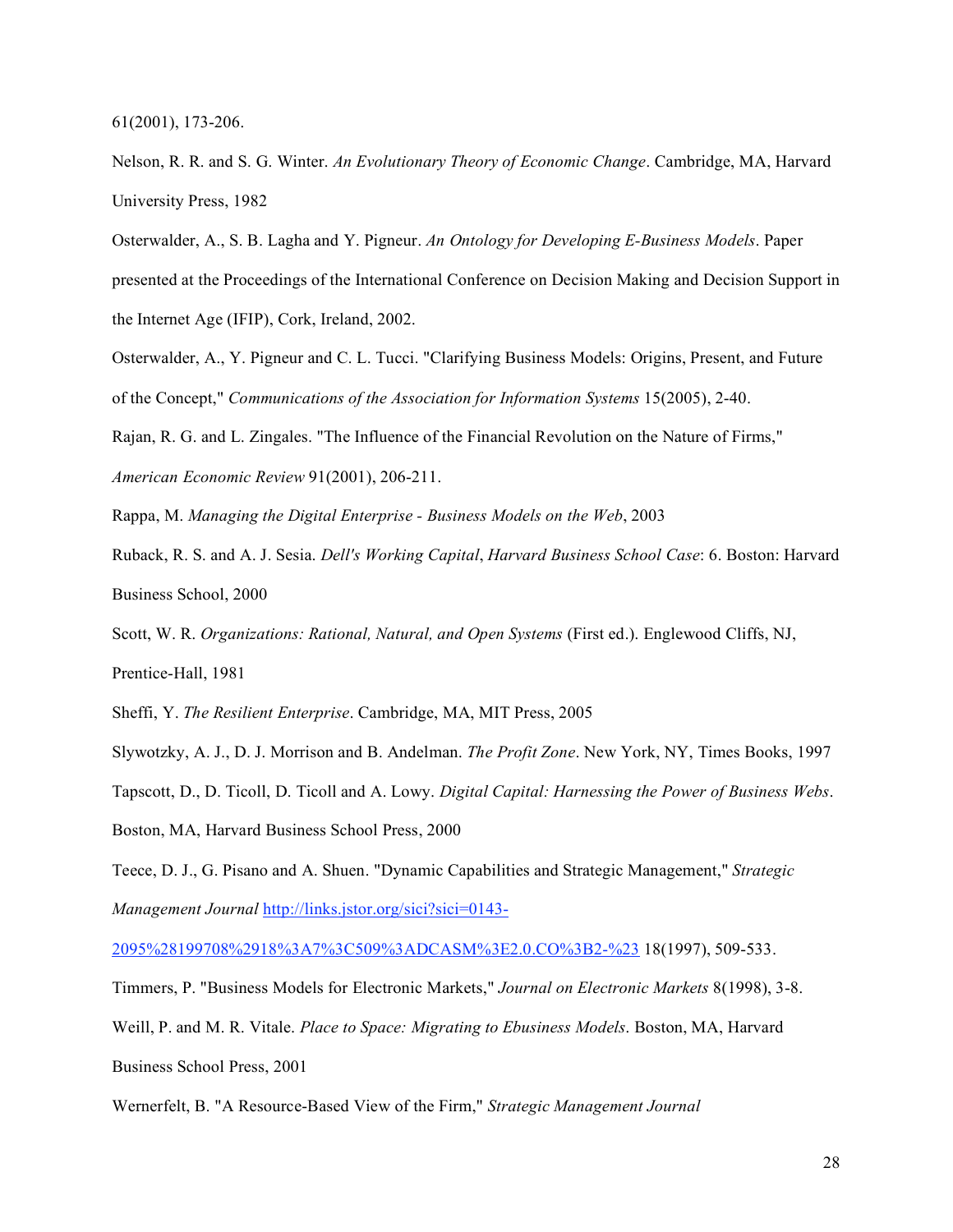http://links.jstor.org/sici?sici=0143-

2095%28198404%2F06%295%3A2%3C171%3AARVOTF%3E2.0.CO%3B2-L 5(1984), 171-180.

Williamson, O. E. "Markets and Hierarchies: Some Elementary Considerations," *American Economic Review* 63(1973), 316-325.

---. "The Lens of Contract: Private Ordering," *American Economic Review* 92(2002), 438-443.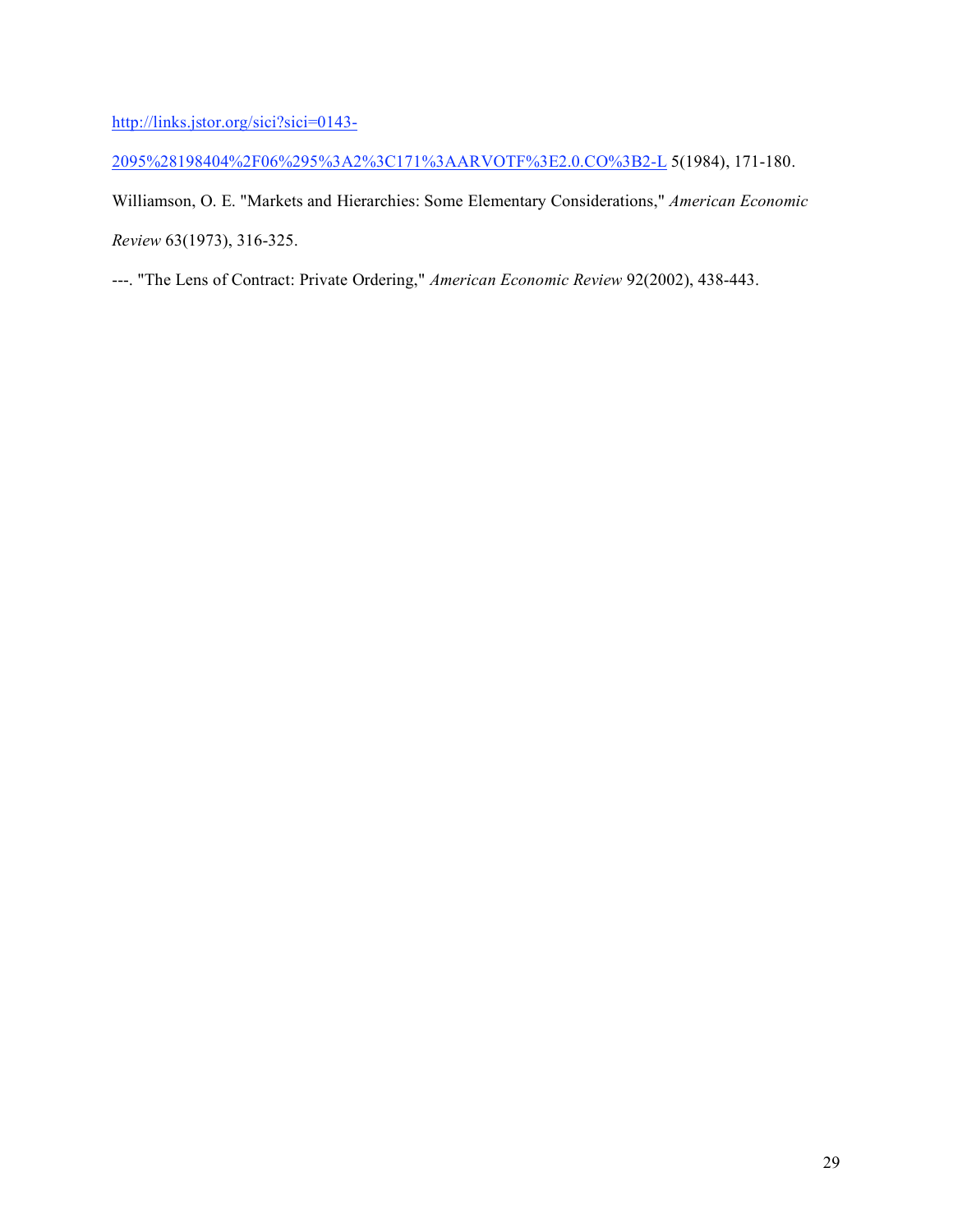## Figure 1. Asset Rights

|                                |                              | How much does the business transform the asset? |                    |  |
|--------------------------------|------------------------------|-------------------------------------------------|--------------------|--|
|                                |                              | Significant<br>Limited                          |                    |  |
|                                | Ownership of Asset           | <b>Creator</b>                                  | <b>Distributor</b> |  |
| What rights are<br>being sold? | Use of Asset                 | Landlord                                        |                    |  |
|                                | Matching of buyer and seller | Broker                                          |                    |  |
|                                |                              |                                                 |                    |  |

## Figure 2. The Sixteen Business Models

|                    |               | What type of asset is involved? |                        |                     |                       |  |  |
|--------------------|---------------|---------------------------------|------------------------|---------------------|-----------------------|--|--|
|                    |               | Financial                       | Physical               | Intangible          | Human                 |  |  |
|                    | Creator       | <b>Entrepreneur</b>             | <b>Manufacturer</b>    | Inventor            | <b>Human Creator*</b> |  |  |
| What rights        | Distributor   | <b>Financial Trader</b>         | Wholesaler/            | <b>IP</b> Trader    | Human                 |  |  |
| are being<br>sold? |               |                                 | <b>Retailer</b>        |                     | Distributor*          |  |  |
|                    | Landlord      | Financial                       | <b>Physical</b>        | <b>Intellectual</b> | Contractor            |  |  |
|                    |               | Landlord                        | Landlord               | Landlord            |                       |  |  |
|                    | <b>Broker</b> | <b>Financial Broker</b>         | <b>Physical Broker</b> | <b>IP Broker</b>    | <b>HR</b> Broker      |  |  |

\* These models are illegal in the US and most places today because they involve selling human beings. They are included here for logical completeness.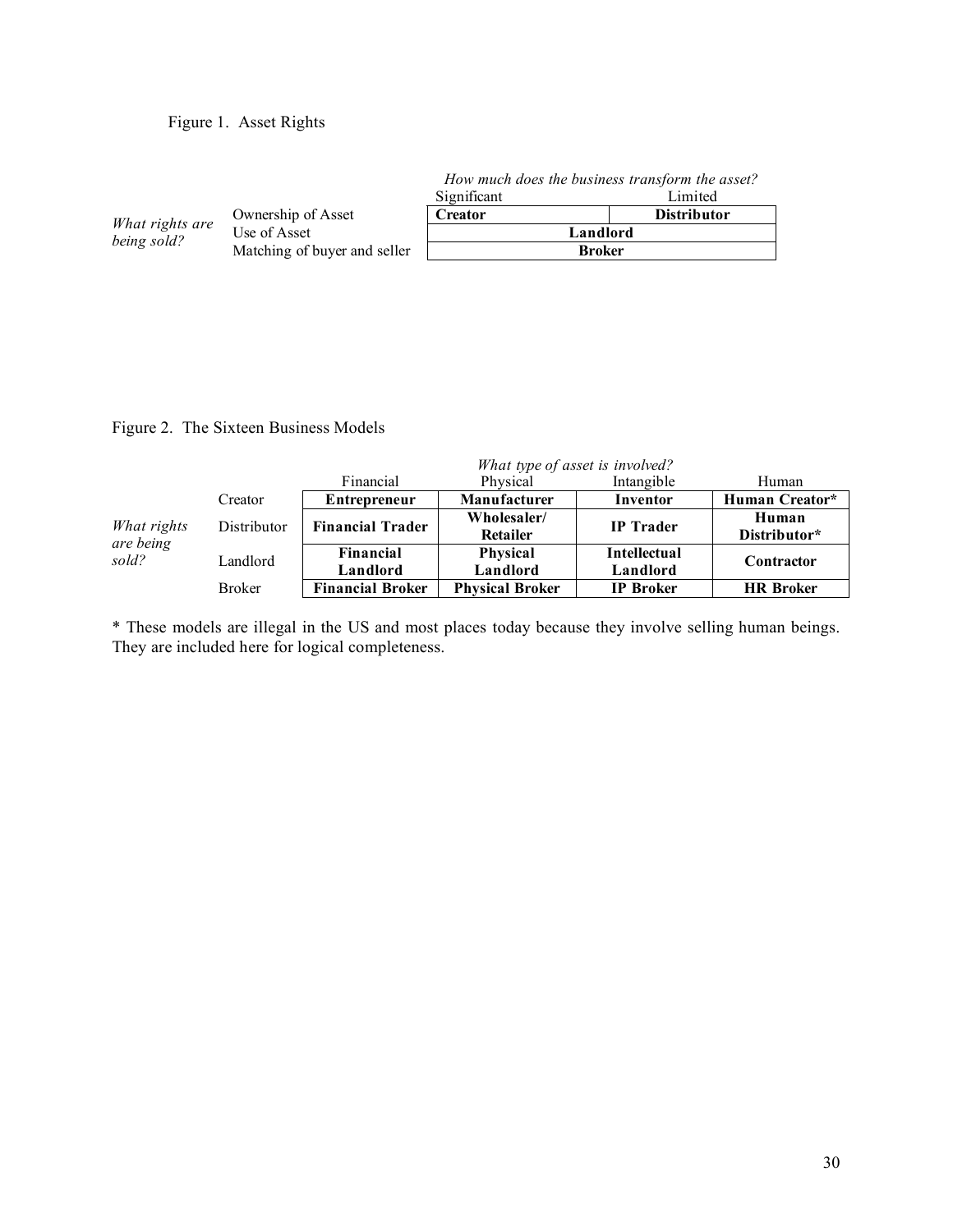## Figure 3. Summary Statistics

| This core data is obtained from the COMPUSTAT-CRSP merged tapes, supplemented from a variety of sources, |  |  |  |
|----------------------------------------------------------------------------------------------------------|--|--|--|
| such as SEC 10-K's. Each observation is a firm-year.                                                     |  |  |  |

|                                   | Obs.   | Median         | Std. Dev. |
|-----------------------------------|--------|----------------|-----------|
| Year                              | 42,547 | 2,000          | 1.4       |
| Sales (\$M)                       | 42,547 | 103            | 4,069     |
| Income bef. extraor. items (\$M)  | 33,128 | $\mathfrak{D}$ | 294       |
| Operating inc. bef. depr. (\$M)   | 33,128 | 11             | 748       |
| Capital expenditures (\$M)        | 33,128 | 5              | 332       |
| Total book assets (\$M)           | 33,128 | 192            | 8,652     |
| Property, plant, equipment (net)  | 33,128 | 25             | 2,006     |
| Employees ('000)                  | 31,029 | 0.8            | 17.8      |
| Market capitalization (\$M)       | 32,631 | 145            | 6,724     |
| q                                 | 33,102 | 1.3            | 2.5       |
| Fama-French alpha                 | 22,586 | $0.4\%$        | 3.8%      |
| ROIC (return on invested capital) | 33,070 | 13%            | 54%       |
| ROA (return on assets)            | 33,102 | $8\%$          | 31%       |
| Op cash flow on assets            | 33,083 | 19%            | 50%       |
| Cash flow margin on sales         | 33,128 | 13%            | 304%      |

# Figure 4. Classification of General Electric Revenue for FY2000

|                                             | Revenue in | $%$ of |                                           |
|---------------------------------------------|------------|--------|-------------------------------------------|
| Firm Segment                                | \$000      |        | Revenue Business Model Archetype<br>Split |
| <b>Aircraft Engines</b>                     | 10,779     | 8.16   | Manufacturer                              |
| All Other (GE Capital Services)             | 4,582      | 3.47   | Distributor                               |
| Appliances                                  | 5,887      | 4.46   | Manufacturer                              |
| Consumer Services (GE Capital Services)     | 23,893     | 18.09  | Financial Landlord (Lender)               |
| Equipment Management (GE Capital Services)  | 7,374      | 5.58   | Financial Landlord (Lender) 50%           |
| Equipment Management (GE Capital Services)  | 7,374      | 5.58   | 50%<br>Contractor                         |
| Industrial Products & Systems               | 11,848     | 8.97   | Manufacturer                              |
| Mid-Market Financing (GE Capital Services)  | 5,483      | 4.15   | Financial Landlord (Lender)               |
| NBC.                                        | 6,797      | 5.15   | <b>IP</b> Landlord                        |
| Plastics                                    | 7,776      | 5.89   | Manufacturer                              |
| Power Systems                               | 14,861     | 11.25  | Manufacturer                              |
| Specialized Financing (GE Capital Services) | 5,648      | 4.28   | Financial Landlord (Lender)               |
| Specialty Insurance (GE Capital Services)   | 11,878     | 8.99   | <b>Financial Landlord</b><br>(Insurer)    |
| Technical Products & Services               | 7,915      | 5.99   | Manufacturer                              |
| <b>Total Revenue</b>                        | \$132,094  |        |                                           |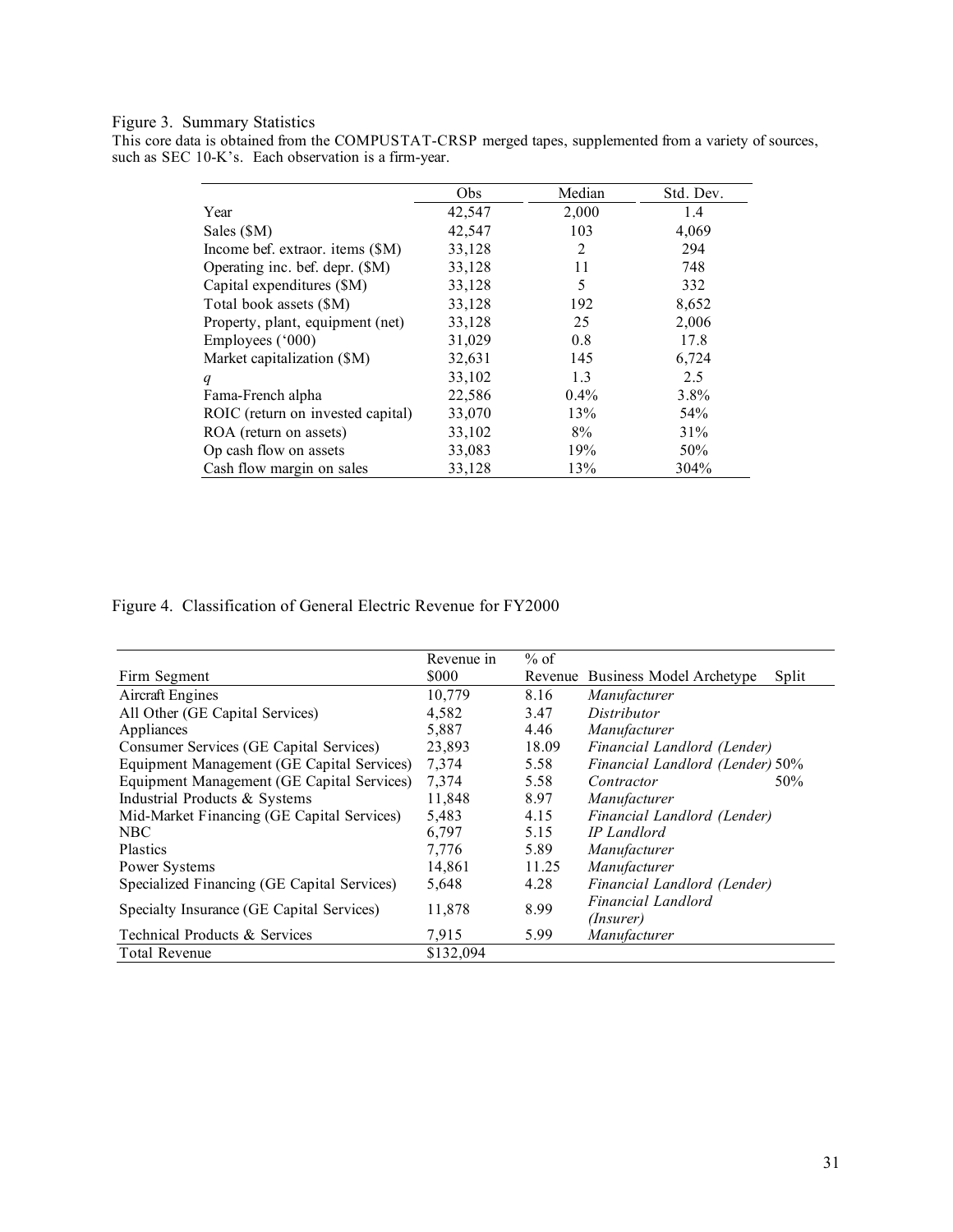## Figure 5 - Distribution of Business Models: 1998–2000

The top set of numbers in each cell is for 1998, the bottom for 2002. Numbers may not add up due to rounding.

## Panel (a) - Percent of total sample revenue in business model

Figures in brackets are revenues in billions of nominal dollars.

|                       |                                                                              | What type of asset is involved?  |                                                               |                                 |                                      |                                      |
|-----------------------|------------------------------------------------------------------------------|----------------------------------|---------------------------------------------------------------|---------------------------------|--------------------------------------|--------------------------------------|
|                       |                                                                              | <b>Financial</b>                 | Physical                                                      | Intangible                      | Human                                | Total by Asset Right                 |
| sold?<br>being<br>are | <b>Creator</b><br>(ownership of asset<br>with significant<br>transformation) | $0.0\%$ (\$4)<br>$0.0\%$ (\$0)   | 49.6% (\$6250)<br>49.6% (\$6863)                              | $0.0\%$ (\$0)<br>$0.0\%$ (\$0)  |                                      | 49.6% (\$6254)<br>49.6% (\$6863)     |
|                       | <b>Distributor</b><br>(ownership of asset<br>with limited<br>transformation) | $0.2\%$ (\$20)<br>$0.3\%$ (\$46) | 14.6% (\$1836)<br>14.9% (\$2063)                              | $0.0\%$ (\$0)<br>$0.0\%$ (\$0)  |                                      | 14.7% (\$1856)<br>15.2% (\$2108)     |
|                       | Landlord<br>(use of asset)                                                   | 14.4% (\$1811)<br>12.5% (\$1723) | 8.8% (\$1106)<br>8.9% (\$1230)                                | 2.4% (\$305)<br>$3.0\%$ (\$412) | $9.6\%$ (\$1205)<br>9.9% (\$1372)    | 35.1% (\$4427)<br>34.3% (\$4737)     |
| What rights           | <b>Broker</b><br>(matching of buyer<br>and seller)                           | $0.4\%$ (\$54)<br>$0.7\%$ (\$96) | $0.1\%$ (\$13)<br>$0.2\%$ (\$22)                              | $0.0\%$ (\$0)<br>$0.0\%$ (\$0)  | $0.0\%$ (\$4)<br>$0.0\%$ (\$1)       | $0.6\%$ (\$71)<br>$0.9\%$ (\$120)    |
|                       | Total by<br>Asset Type                                                       | 15.0% (\$1889)                   | 73.0% (\$9206)<br>13.5% (\$1865) 73.6% (\$10178) 3.0% (\$412) | 2.4% (\$305)                    | $9.6\%$ (\$1209)<br>$9.9\%$ (\$1373) | 100.0% (\$12608)<br>100.0% (\$13828) |

Panel (b) - Percent of firms with any revenue in business model

Figures in brackets are number of firms. Rows and columns do not add up because a single firm can appear in multiple cells.

|                                |                                                                              | Financial                      | Physical                          | Intangible                     | Human                           | Total by Asset Right              |
|--------------------------------|------------------------------------------------------------------------------|--------------------------------|-----------------------------------|--------------------------------|---------------------------------|-----------------------------------|
| sold?<br>What rights are being | <b>Creator</b><br>(ownership of asset<br>with significant<br>transformation) | $0.1\%$ (7)<br>$0.1\%$ (6)     | 53.1% (5074)<br>55.1% (3927)      | $0.0\%$ (0)<br>$0.0\%$ (0)     |                                 | 53.1% (5080)<br>55.2% (3932)      |
|                                | Distributor<br>(ownership of asset<br>with limited<br>transformation)        | $0.7\%$ (71)<br>$1.0\%$ (72)   | $11.4\%$ (1091)<br>$11.4\%$ (811) | $0.0\%$ (0)<br>$0.0\%$ (0)     |                                 | $12.1\%$ (1160)<br>$12.4\%$ (880) |
|                                | Landlord<br>(use of asset)                                                   | $8.2\%$ (787)<br>$8.1\% (579)$ | 11.4% (1093)<br>12.0% (852)       | $11.5\% (1103)$<br>12.2% (872) | 21.4% (2046)<br>22.5% (1606)    | 46.8% (4474)<br>47.0% (3346)      |
|                                | <b>Broker</b><br>(matching of buyer<br>and seller)                           | $0.9\%$ (84)<br>$1.2\%$ (82)   | $0.1\%$ (11)<br>$0.2\%$ (11)      | $0.0\%$ (0)<br>$0.0\%$ (0)     | $0.1\%$ (8)<br>$0.1\%$ (5)      | $1.1\%$ (102)<br>$1.3\%$ (96)     |
|                                | Total by<br>Asset Type                                                       | $8.8\%$ (845)<br>8.9% (633)    | 70.4% (6737)<br>72.2% (5141)      | $11.5\% (1103)$<br>12.2% (872) | 21.4% (2047)<br>$22.6\%$ (1607) | 100.0% (9563)<br>100.0% (7123)    |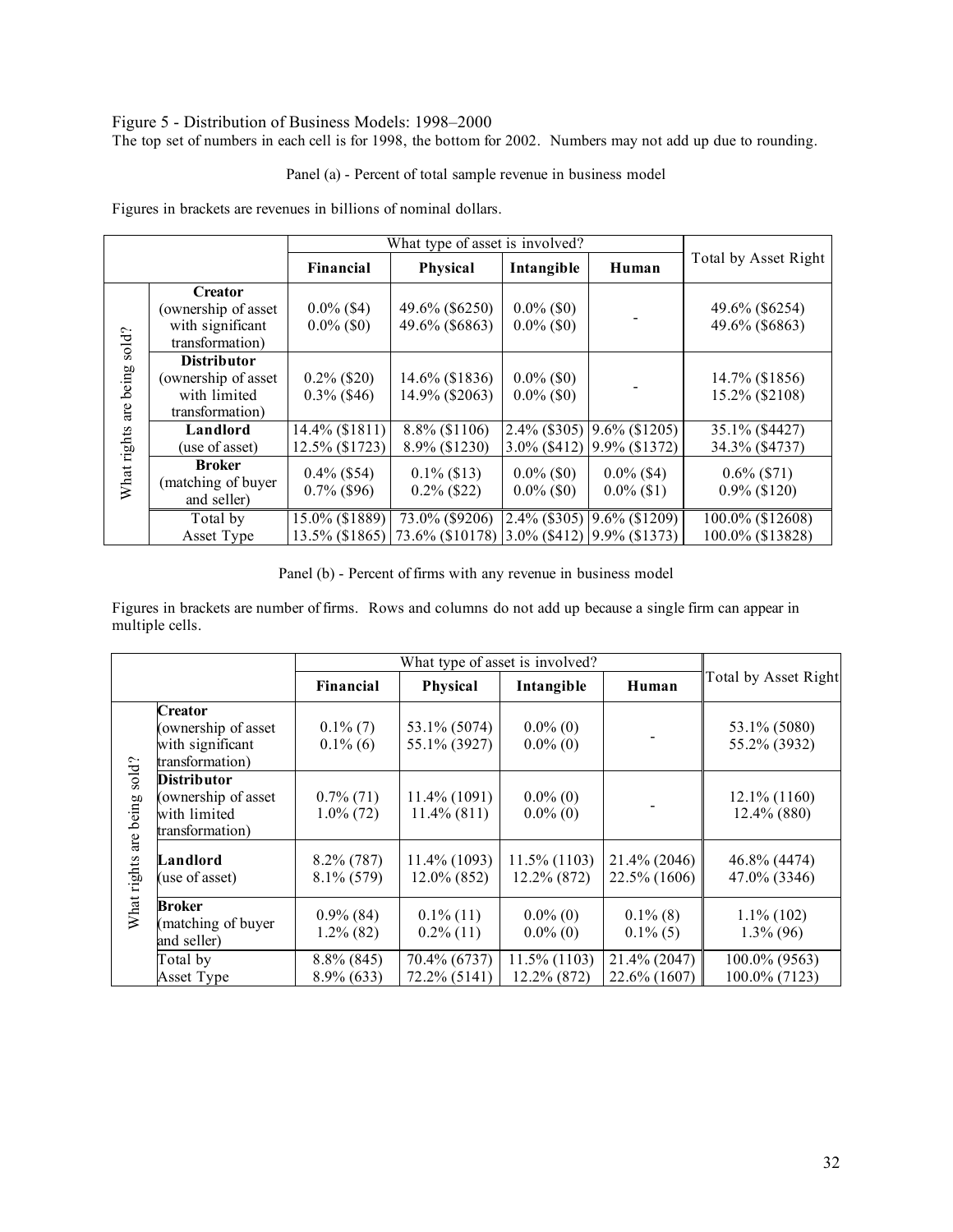Figure 6. Baseline Regressions of Performance on Business Models

Figures in brackets are standard errors. Estimations are with fixed effects, clustered at the firm level, with one lag of the dependent variable. \*\*\* Significant at 1%, \*\* at 5%, \* at 10%.

Panel (a) – Business models (base is *Wholesaler/Retailer*)

The specification is:

$$
PERFORMANCE_{f,t+1} = \alpha + \sum_{i=1}^{n-1} \beta_i \cdot BM_{f,i,t} + \text{firm-effects}_f + \text{year-effects}_t + \mathbf{X}.\boldsymbol{\gamma} + \varepsilon_{f,i,t}.
$$

*PERFORMANCE<sub>ft</sub>* is one of six measures for firm  $f$  at year  $t$ . The six measures are: (1) Tobin's  $q$ , defined as (total assets + market capitalization – common equity – deferred taxes) / total assets, (2) Fama-French alpha, from a standard four factor regression of annual returns on SMB, HML, and UMD (see Fama and French (1993), Carhart (1997)), (3) ROIC (return on invested capital), defined as operating income before depreciation / invested capital, (4) ROA (return on assets), operating income before depreciation / total assets, (5) CFOA (cash flow margin on assets), defined as (sales – COGS – SGA + depreciation) / (market capitalization + preferred carrying stock + long-term debt + current debt) (see Healy, et al. (1992)), (6) MOS (margin on sales), defined as (operating income before depreciation + interest expense + income taxes) / sales (see Healy, et al. (1992)). *BM<sub>f,i,t</sub>* the percentage of total firm revenue attributable to business model *i*. *X* is a matrix of control regressors, which include the contemporaneous value of *PERFORMANCE<sub>t</sub>*, an indicator on whether the firm is in the S&P 500, log assets<sub>t</sub>, log firm age, and the Herfindahl<sub>t</sub> for the concentration of business models by firm. *Inventor* is not reported because it has no observations in the regression.

| <b>Business model</b>                     | $\cal N$       | (1)                    | (2)                                    | (3)                   | (4)                   | (5)                        | (6)               |
|-------------------------------------------|----------------|------------------------|----------------------------------------|-----------------------|-----------------------|----------------------------|-------------------|
|                                           |                | $q_{t+1}$              | $FF$ alpha <sub><math>t+1</math></sub> | $ROIC_{t+1}$          | $ROA_{t+1}$           | $CFOA_{t+1}$               | $MOS_{t+1}$       |
| Entrepreneur                              | 39             | $-.28$<br>(.38)        | $-4.83$<br>$(.73)$ ***                 | .04<br>(.14)          | .04<br>(.03)          | 13.71<br>$(6.14)$ **       | .22<br>(.20)      |
| Financial Trader                          | 383            | $-.35$<br>(.32)        | .87<br>(.99)                           | $-.01$<br>(.08)       | .04<br>(.04)          | 9.94<br>(8.66)             | .11<br>(.26)      |
| <b>Financial Landlord</b>                 | 3444           | $-.17$<br>(.20)        | .56<br>(.78)                           | $-.07$<br>(.06)       | $-0.04$<br>(.03)      | 1.33<br>(3.98)             | $-.06$<br>(.24)   |
| Financial Broker                          | 458            | .56<br>$(.28)$ **      | $-16$<br>(.76)                         | $-.02$<br>(.07)       | $-.02$<br>(.02)       | $-.13$<br>(3.57)           | .06<br>(.18)      |
| Manufacturer                              | 22693          | $-.21$<br>(.13)        | $-.08$<br>(.43)                        | $-.07$<br>$(.04)*$    | $-.01$<br>(.02)       | 10.31<br>$(3.21)$ ***      | $-.12$<br>(.15)   |
| Physical Landlord                         | 5108           | $-.13$<br>(.21)        | $-.04$<br>(.55)                        | .01<br>(.06)          | .00<br>(.02)          | 13.28<br>$(4.20)$ ***      | .01<br>(.16)      |
| Physical Broker                           | 67             | $-.86$<br>(1.10)       | 5.40<br>$(2.43)$ **                    | .18<br>$(.08)$ **     | .11<br>$(.04)$ ***    | 16.06<br>$(5.87)$ ***      | .77<br>$(.34)$ ** |
| IP trader                                 | $\overline{2}$ | 20.58<br>$(2.75)$ ***  | 9.97<br>$(5.61)^*$                     | $-.72$<br>(.78)       | $-0.72$<br>$(.31)$ ** | $-533.31$<br>$(48.30)$ *** | 2.81<br>(3.31)    |
| <b>Intellectual Landlord</b>              | 5424           | $-.57$<br>$(.26)$ **   | .20<br>(.54)                           | $-13$<br>(.08)        | $-.06$<br>$(.03)*$    | 2.88<br>(5.08)             | .14<br>(.31)      |
| IP Broker                                 | $\overline{2}$ | $-7.28$<br>$(.38)$ *** | 1.69<br>$(.89)*$                       | $-.93$<br>$(.09)$ *** | .13<br>$(.04)$ ***    | 5.43<br>(5.85)             | .36<br>(.37)      |
| Contractor                                | 9626           | $-.06$<br>(.20)        | .12<br>(.42)                           | $-.11$<br>$(.06)*$    | $-.01$<br>(.02)       | 9.80<br>$(3.78)$ **        | .20<br>(.21)      |
| HR Broker                                 | 34             | .87<br>$(.48)*$        | $-7.92$<br>(7.20)                      | .05<br>(.17)          | $-.01$<br>(.06)       | $-22.32$<br>$(7.33)$ ***   | .40<br>(.44)      |
| $\mathcal N$                              |                | 28612                  | 20308                                  | 28567                 | 28612                 | 28577                      | 28913             |
| $p$ -value of regression                  |                | 0.0000                 | 0.0000                                 | 0.0000                | 0.0000                | 0.0000                     | 0.0000            |
| Adj. $R$ -sq.                             |                | 0.7200                 | 0.7541                                 | 0.5824                | 0.8046                | 0.7741                     | 0.7412            |
| $p$ -value for test of<br>business models |                | 0.0000                 | 0.0000                                 | 0.0000                | 0.0000                | 0.0000                     | 0.4225            |

Panel (b) – Discretized business model combinations (base is *Wholesaler/Retailer*)